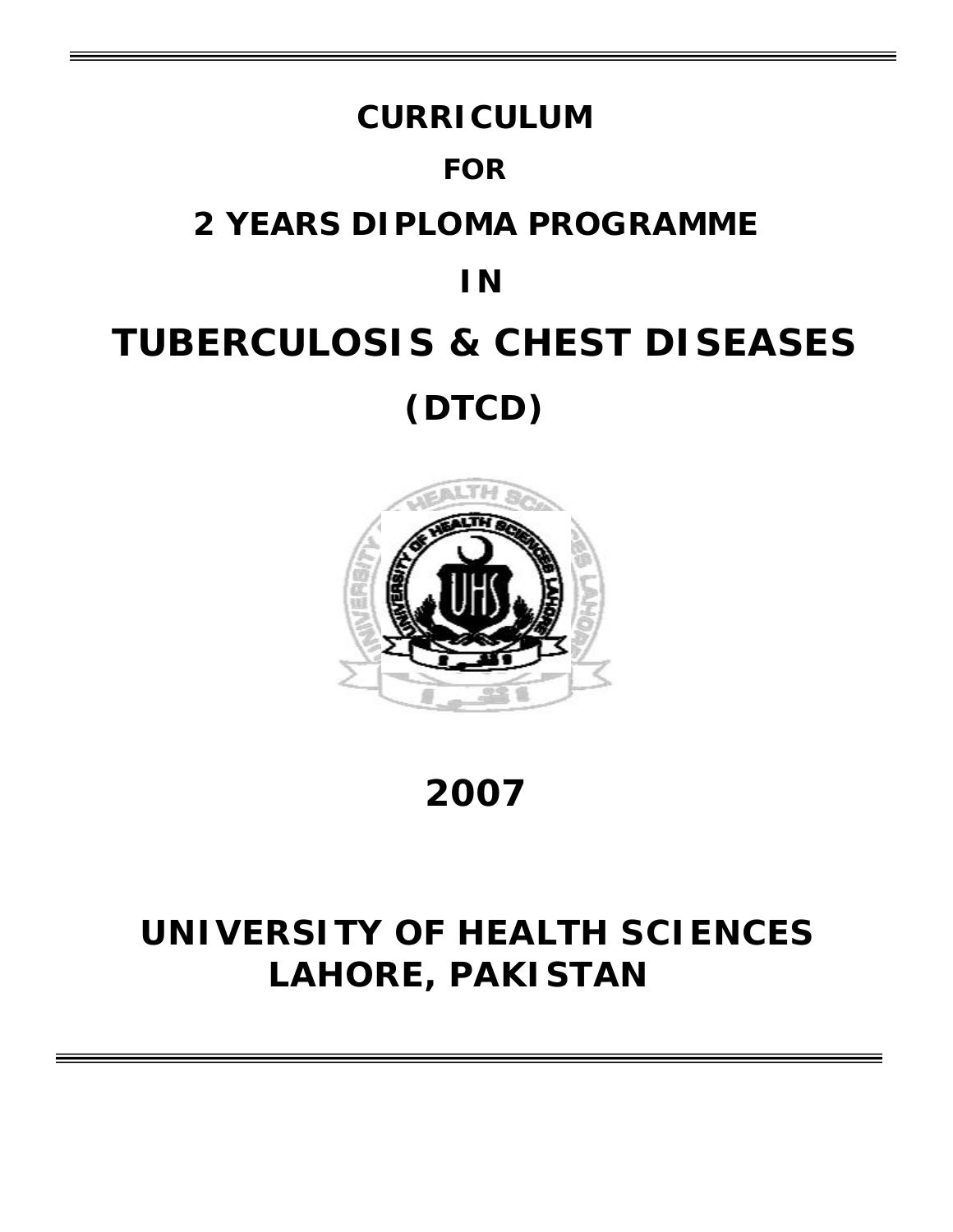| SR.            | <b>CONTENTS</b>                          | <b>PAGE NO</b> |
|----------------|------------------------------------------|----------------|
| 1              | Foreword                                 | 1              |
| 2              | Aims and Objectives of the Course        | 3              |
| 3              | <b>Specific Learning Outcomes</b>        | 4              |
| 3              | Nomenclature and Duration                | 5              |
| 4              | Eligibility Criteria for Admission       | 7              |
| 5              | Recognition/Equivalence Related Issues   | 8              |
| 6              | <b>Content Outline</b>                   | 9              |
| $\overline{7}$ | Methods of Instruction/Course Conduction | 17             |
| 8              | Log Book                                 | 19             |
| 9              | Literature Review                        | 21             |
| 10             | Examinations                             | 22             |
| 11             | <b>Recommended Books</b>                 | 26             |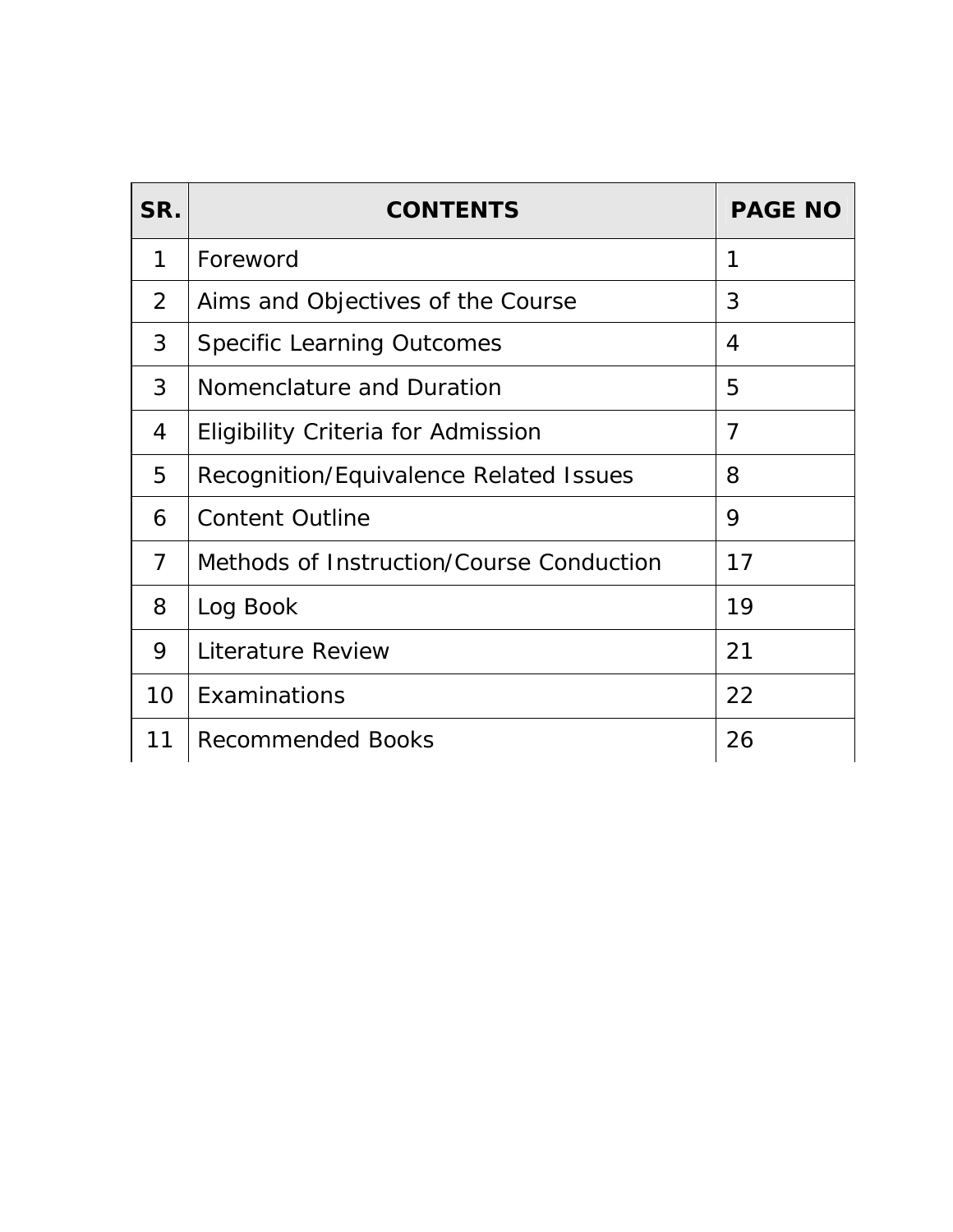### **FOREWORD**

University of Health Sciences (UHS) Lahore was inaugurated by the President of Pakistan on the 3<sup>rd</sup> of October 2002 with the vision to explicitly address academic and research needs in the field of health sciences and allied disciplines and to uplift their existing level to bring them on a par with the international standards.

The mission of the University is to develop an intellectual nexus to provide excellence and innovation in medical education and research in order to;

- Impart knowledge and skills to health care providers to enhance their competence in providing community oriented and multidisciplinary patient-centered care
- Train and produce researchers and specialists in basic and clinical medical sciences
- Establish and maintain continuing professional development programmes for the faculty
- Provide trained professionals and scientists/researchers for the field of Electro Medical/Bio -Medical disciplines
- Assure quality in health education and research at all levels

A university is the zenith of knowledge that imparts quality education and awards degrees for extensive educational attainments in various disciplines with attendant advancement for the development of intellectual community. Protection of traditional knowledge, making exploration about it and obtaining deep understanding of modern technology and research techniques are some of the responsibilities of any university.

UHS is running a number of courses in the field of health sciences in Punjab. The list extends from undergraduate level courses up to the doctorate level both in basic, clinical and allied health sciences.

Since its inception, certain vital tasks were taken into serious consideration by UHS, for instance, curricula development and their up-gradation were among the most important ones besides introduction of contemporary educational programmes.

UHS has revised and finalized curricula for undergraduate Medical/ Dental Education, BSc Nursing, and Allied Health Sciences.

In keeping with its commitment for further improvement in the standard of medical education, UHS has taken an initiative to modify and improve one year postgraduate diploma courses to 2 years structured training programmes.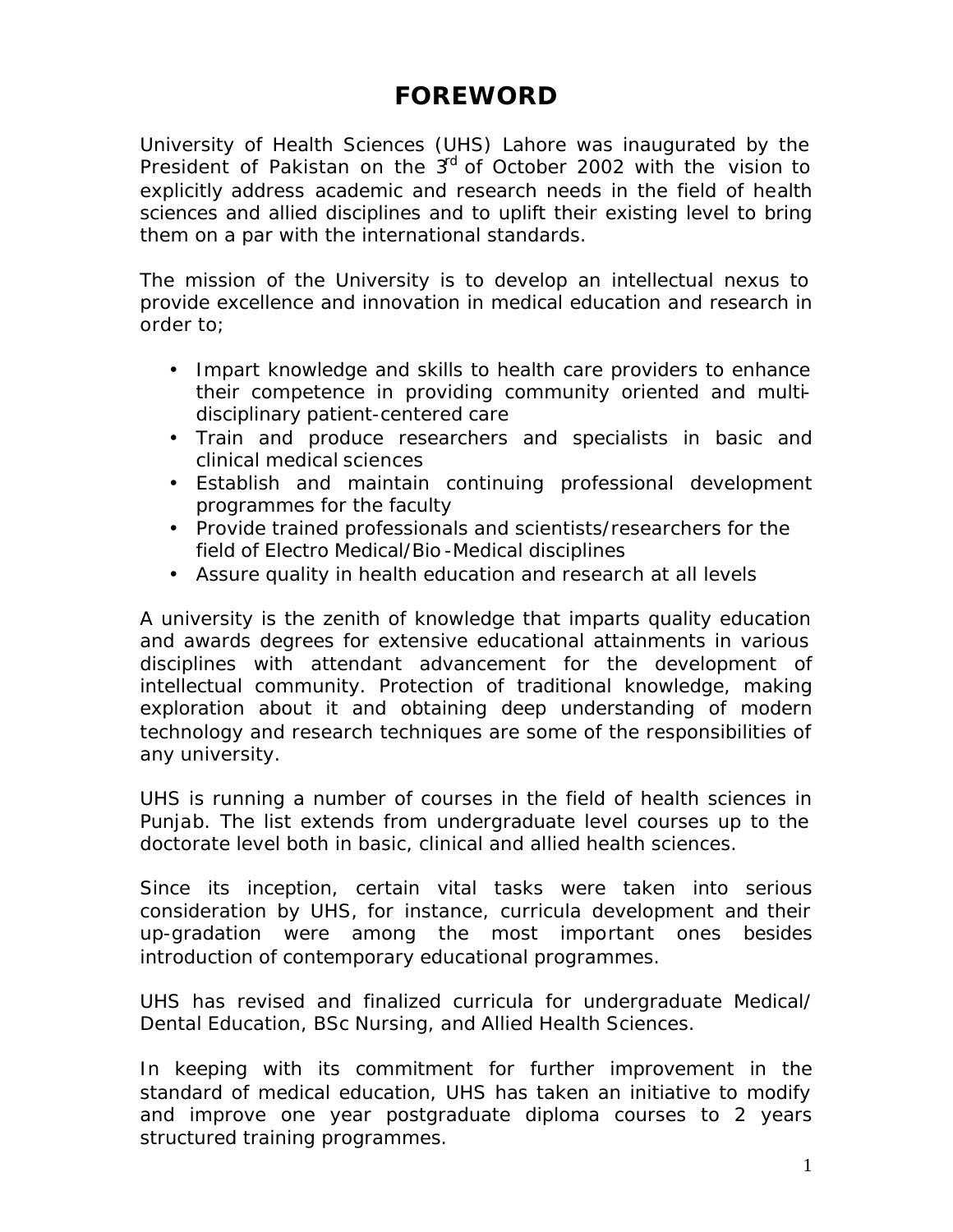I do not believe in selling an old product in a new packing with a fresh label on it, just to do the job. Original products with actual outcomes for the society must be guaranteed. Being the Vice Chancellor of a public sector health university, I believe, it is my duty to remain vigilant and committed to the cause of improvement of the conventional medical and allied health sciences' curricula on regular basis. This will help produce technically sound professionals with advanced knowledge and skills.

Presently, UHS has designed and facilitated curriculum development committees for eleven clinical disciplines namely: DTCD, DPM, DMRT, DOMS, DLO, Dip. Card, DCH, DCP, DGO, DMRD and DA.

This document precisely briefs the details of updated curriculum for Diploma in Tuberculosis and Chest Diseases (DTCD) as prepared by the Experts' Committee.

I am pleased to acknowledge the efforts made by Prof. I. A. Naveed, the Department of Medical Education and the members of the committee for DTCD consisting of: *Zafar Husnain Iqbal (AIMC), Prof. Zafar Ali Syed (NMC) and Assoc. Prof. Kamran Cheema (SIMS)*. The contributions made by them will go a long way in the education and training of doctors in this field.

I hope, the revised course will be able to meet the needs of latest trends in Tuberculosis and Chest Diseases and will certainly produce competent mid-level specialists in the field, which is the main objective of this programme.

#### **Prof. M. H. Mubbashar**

Hilal-e-Imtiaz, Sitara-e-Imtiaz MB, FRCP, FCPS Psych, FRC Psych, DPM Vice Chancellor/ Chief Executive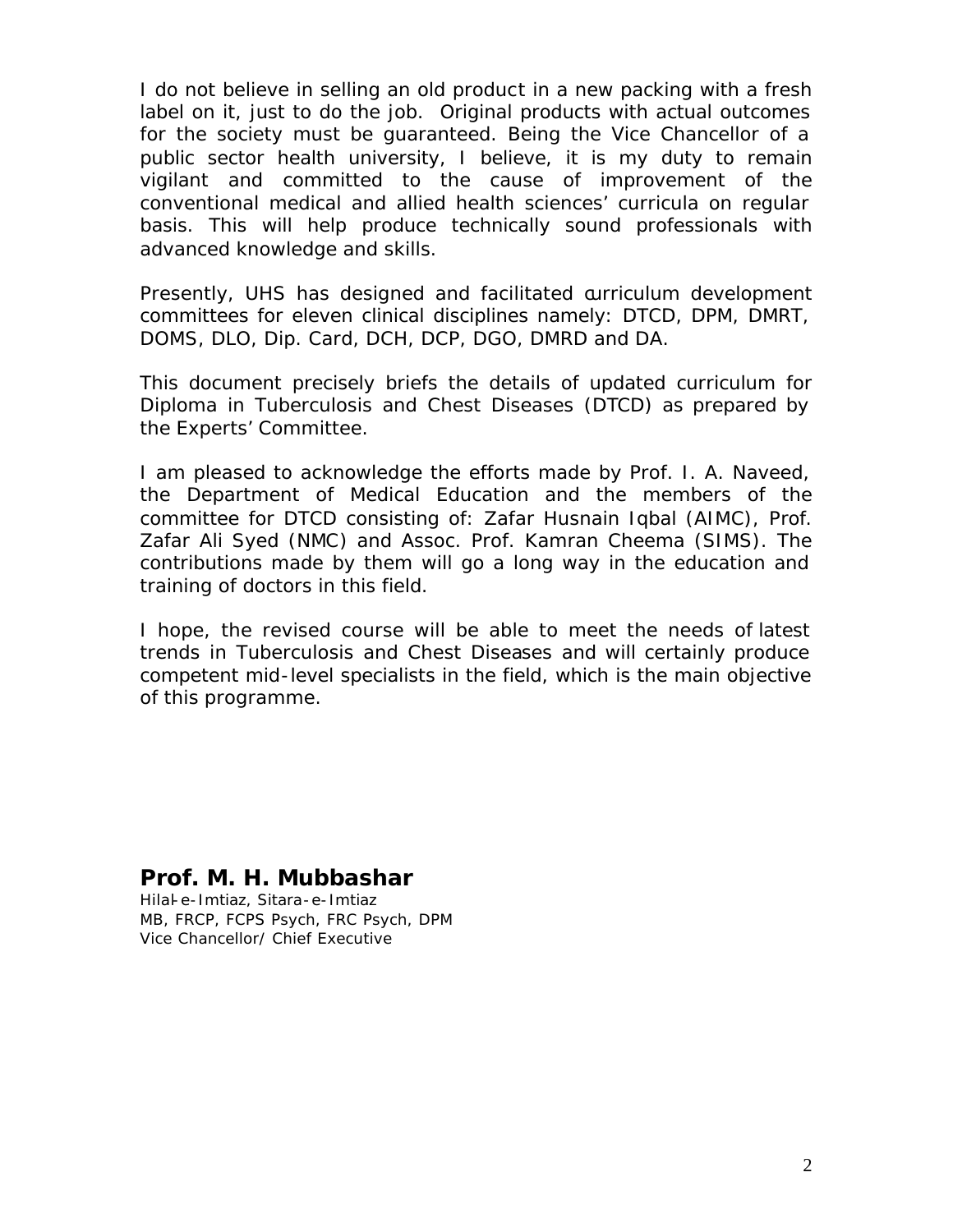### AIMS AND OBJECTIVES OF THE COURSE

### AIM

The aim of 2 years diploma programme in Tuberculosis and Chest Diseases is to equip medical graduates with relevant professional knowledge, skills and ethical values to enable them to apply their acquired expertise at primary and secondary health care organizations as non-academic consultants.

### **OBJECTIVES**

At the end of the training in DTCD, a trainee doctor should be able to:

- 1. Take a comprehensive and pertinent history of a patient presenting with respiratory tract problems
- 2. Perform detailed physical examination in a rational sequence that is both technically correct as well as methodical
- 3. Elicit physical signs without discomfort to the patient
- 4. Evaluate patients in the setting of outpatients department, hospital wards and emergency
- 5. Order a set of relevant investigations considering availability, diagnostic yield, cost-effectiveness, side effects, and implications for management
- 6. Comprehend Community Indicators related to individual's health
- 7. Aware of and can apply natio nal and international guidelines for treatment and assessment
- 8. Counsel patients and relatives in patient's preferred language in elective and emergency situations in keeping principles of good communication skills, empathy and empowerment to patients
- 9. Exhibit emotional maturity and stability, integrity, ethical values and professional approach, sense of responsibility in day-to-day professional activities
- 10. Take proper informed consent for physical examination and ensure confidentiality and appropriate environment for physical examination
- 11. Act as an independent specialist at community level/Tehsil and District Headquarter hospital
- 12. Show initiative and become life long self-directed learners tapping on resources including clinical material, faculty, internet and online learning programmes and library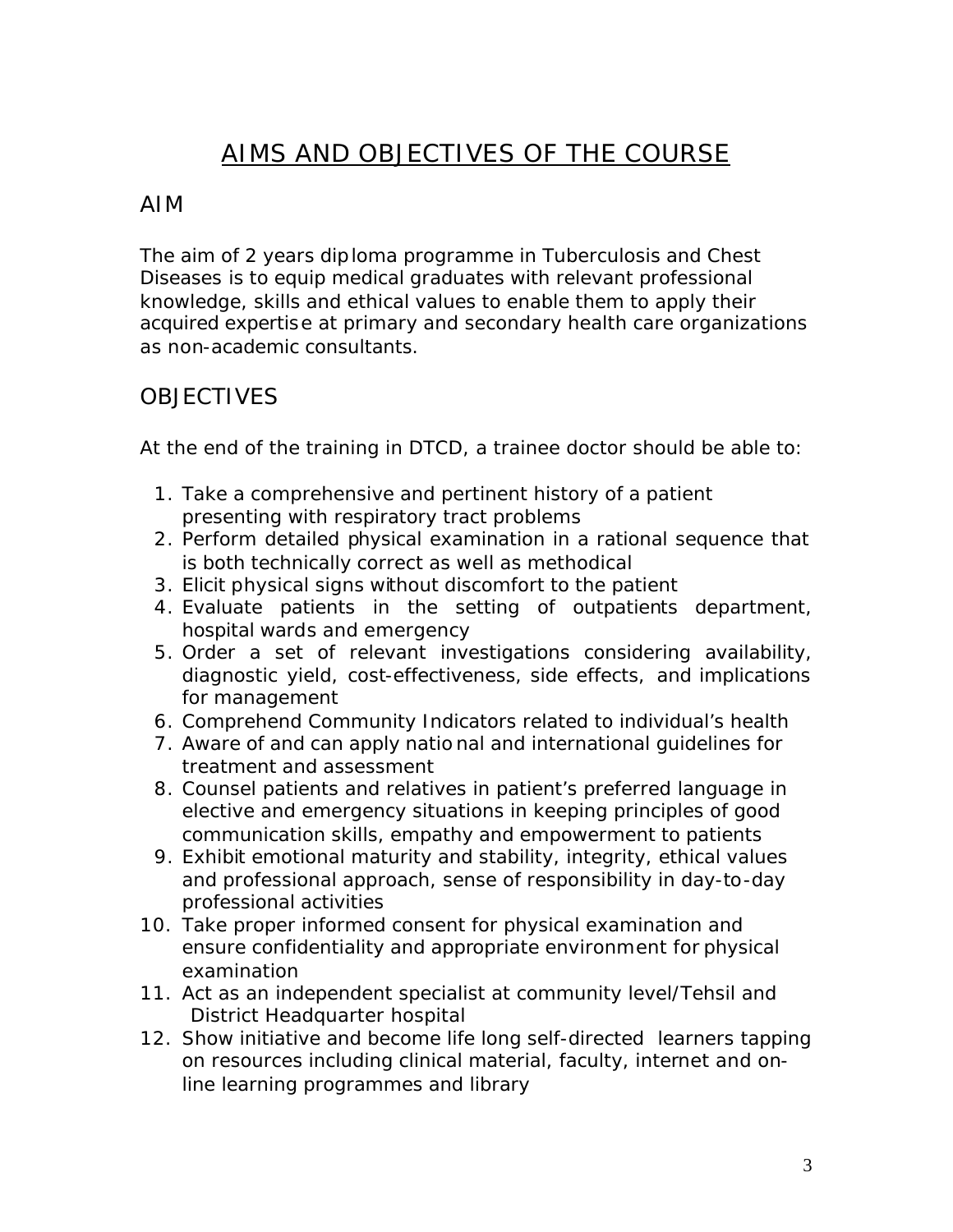### SPECIFIC LEARNING OUTCOMES

Following competencies will be expected from a student completing 2 years' course in DTCD, including clinical and preventive chest medicine, student should be able to:

- 1. Discuss etiology, pathogenesis, epidemiology and management of disorders in Chest Medicine on topics given in the list of course contents
- 2. Discuss principles of basic sciences as applied to Chest Medicine like haemorrhage, infection, inflammation, malignancy, alle rgy and immunity, repair & healing, blood transfusion, shock, antibiotics, sterilization of instruments
- 3. Formulate a working diagnosis and consider relevant differential diagnosis
- 4. Decide and implement suitable treatments considering safety, cost factors, complications and side effects
- 5. Diagnose chest related problems and emergencies, provide optimum health care, and if required, can refer to the tertiary care centres
- 6. Understand clearly various Tuberculosis Eradication Programmes, their relevance, needs and impact on community and the methodology employed for implementation of all such programmes
- 7. Identify common chest related problems in a scientific manner while keeping in mind the logical reasoning and a clear understanding of their impact on human mind and body
- 8. Perform recommended chest related clinical procedures with expertise
- 9. Educate community regarding their health issues
- 10. Maintain follow-up of patients at appropriate intervals, recognizing new developments and/or complications and offering sensible management protocols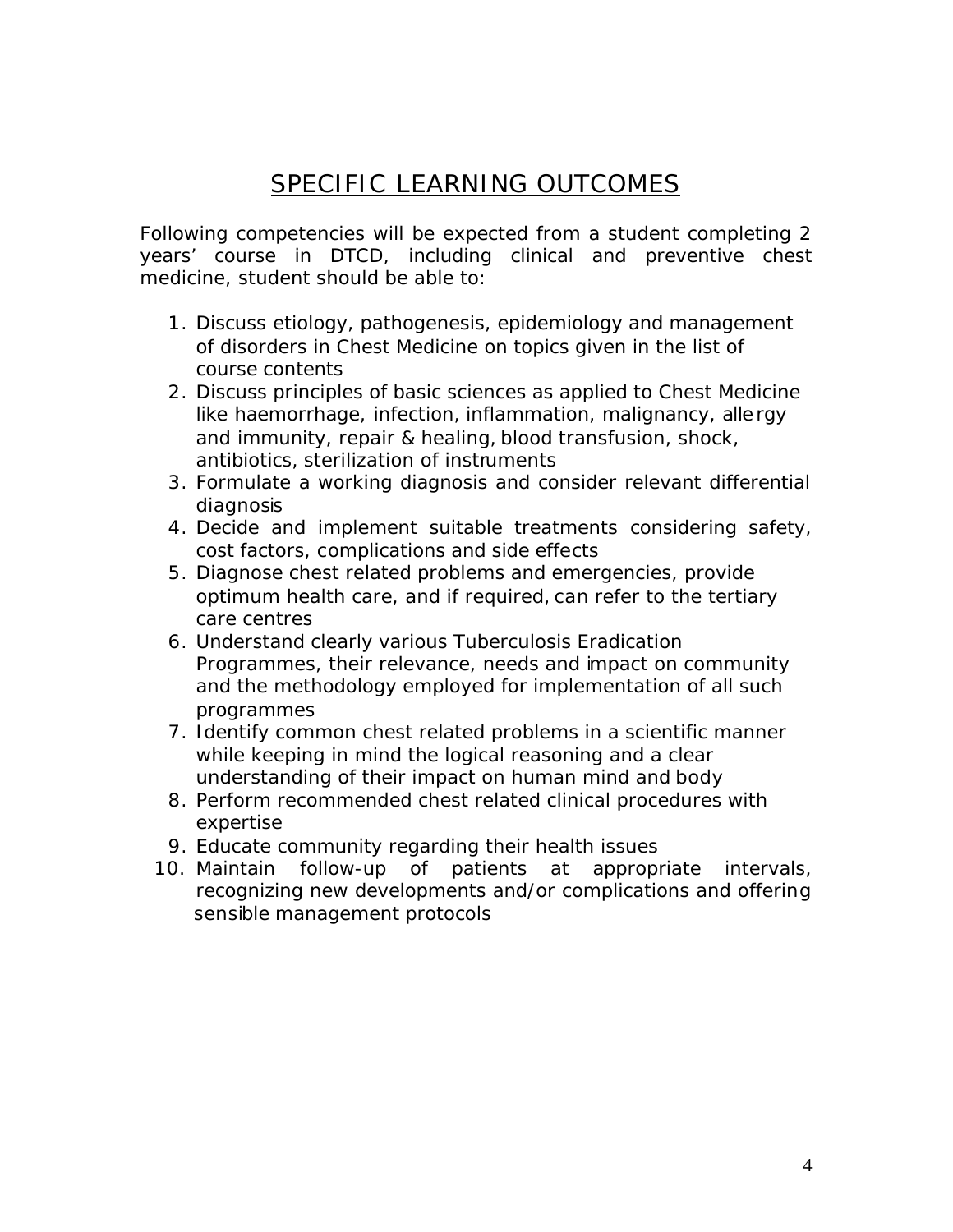### NOMENCLATURE AND DURATION

#### **NOMENCLATURE OF THE PROPOSED COURSE:**

The name of diploma course should be retained as DTCD. This name has been recognized and established for the last many decades worldwide. The duration of courses should be two years structured training in a recognized department under an approved supervisor.

- **Course Title:** DTCD (Diploma in Tuberculosis and Chest Diseases)
- **Training Centres:** Departments of Pulmonology (accredited by UHS) in affiliated institutes of the University of Health Sciences Lahore

#### **Course Duration and Scheme of the Course:**

**Total Duration** 2 years structured training (6 months in Part I and one & a half year in Part II) in a recognized department under the guidance of an approved supervisor

#### **Part I-SIX MONTHS**

#### **Theoretical Component**

- General Pathology **/**Microbiology
- Applied Physiology
- Applied Anatomy
- Principles of Pharmacology and Therapeutics
- Epidemiology of Tuberculosis and Chest Diseases
- Behavio ural Sciences
- Introduction to Biostatistics and Research

#### **Practical Component**

- Pathology Specimens/slides
- Microbiology Gram and ZN staining/culture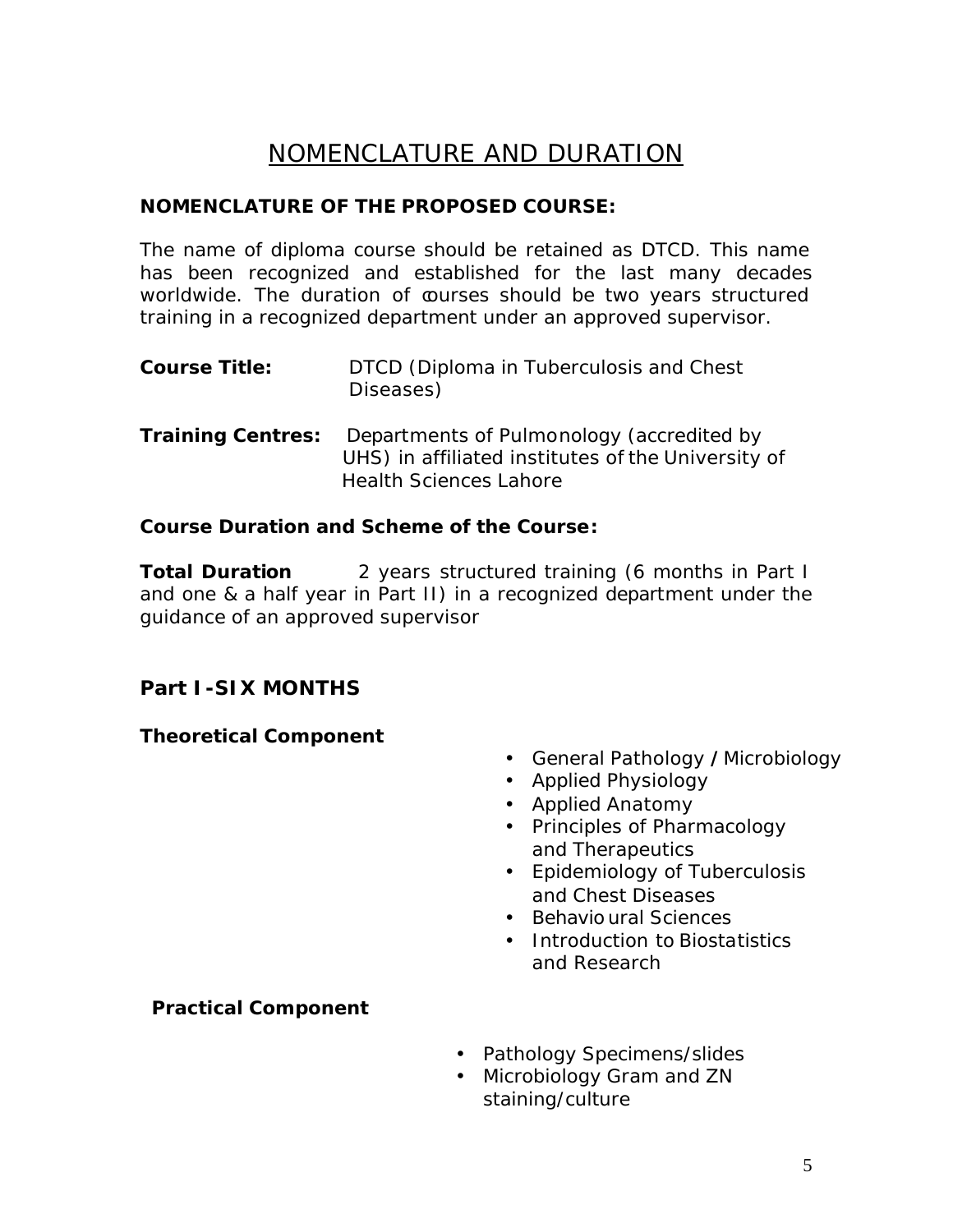#### **Clinical Component**

- Regular duties in wards and OPD
- Routine history taking, examination and investigations

#### **Part II- YEAR & a HALF Theoretical Component**

Pulmonary and Extra-pulmonary Tuberculosis and Chest Diseases other than Tuberculosis

#### **Clinical Component**

- Regular duties in ward and OPD
- Routine history taking examination and investigations
- Diagnostic and therapeutic procedures like FNA, aspirations, biopsy, spirometry, ABGs, chest intubation and observations and assistance of major procedures like brochoscopy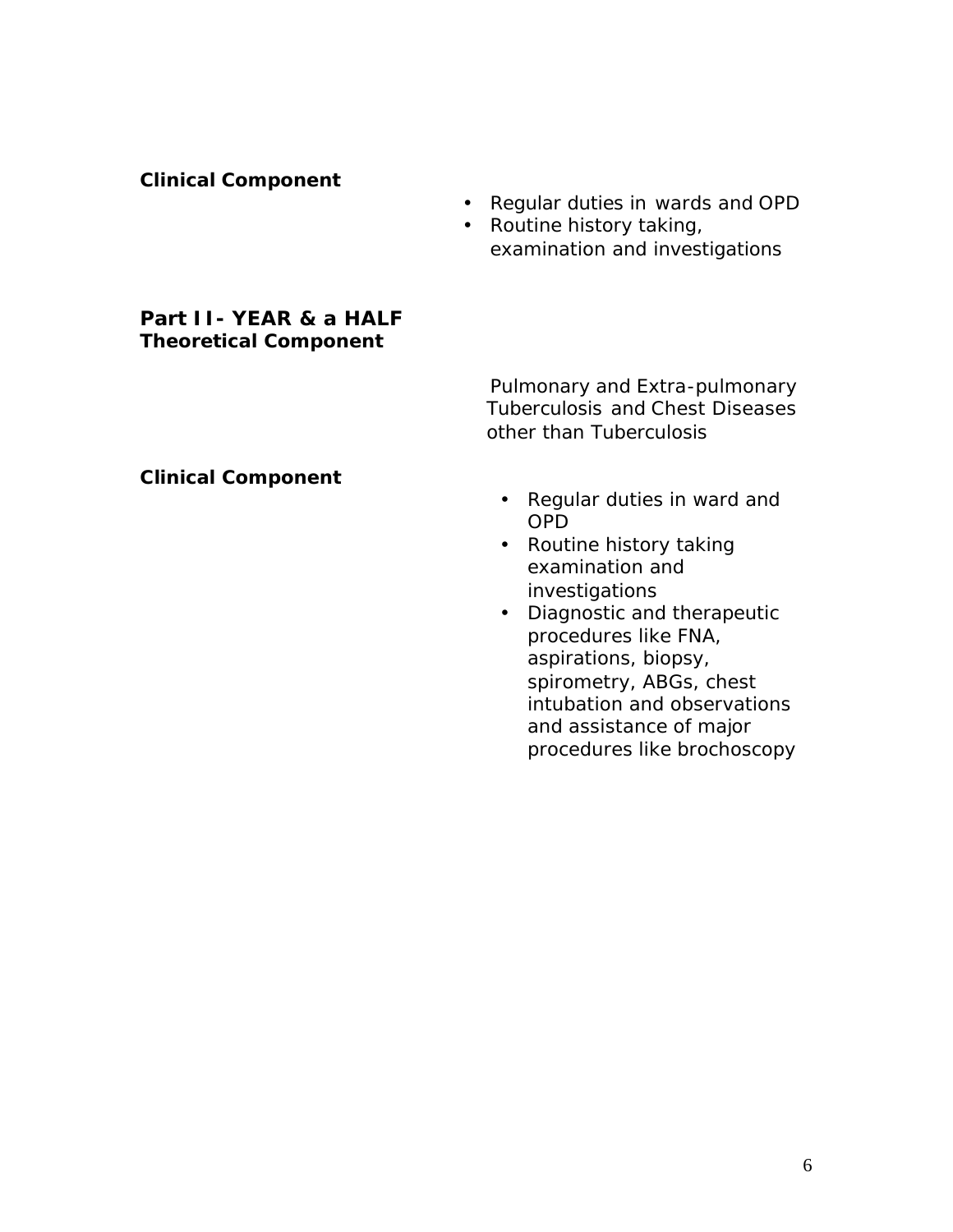#### **DOCUMENTS REQUIRED FOR THE ADMISSION**

- 1. Completed DTCD application form
- 2. Copy of MBBS degree with mark sheets of professional examinations and certificate of number of attempts in the professional examinations
- 3. Copy of PMDC registration certificate
- 4. Three latest passpor size photographs
- 5. Reference letters from two consultants, with whom the applicant has worked
- 6. Certificates of completion of required experience

#### **GENERAL REQUIREMENTS**

Candidates eligible for admission should have MBBS or equivalent qualification, registered with PMDC and can fulfill one of the following criteria:

- **a.** One year experience in TB and Chest Diseases as house officer/medical officer from a recognized institution
- **b.** Six months experience in TB and Chest Medicine and six months in General Medicine as house officer/medical officer
- **c.** One year experience in General Medicine as medical officer/house physician

#### **SPECIAL REQUIREMENTS**

- **1.** Obtaining pass percentage in the entry test as determined by the UHS rules
- **2.** Qualifying the interview successfully
- **3.** Having up to the mark credentials as determined by the UHS rules (number of attempts in each professional, any gold medals or distinctions, relevant work experience, research experience from a recognized institution, any research article published in a National or an International Journal)

#### **REGISTRATION AND ENROLLMENT**

- The total number of students enrolled for the course must not exceed 8 per unit
- UHS Lahore will approve supervisors for diploma courses
- Candidates selected for the courses will be registered with relevant supervisors and enrolled at UHS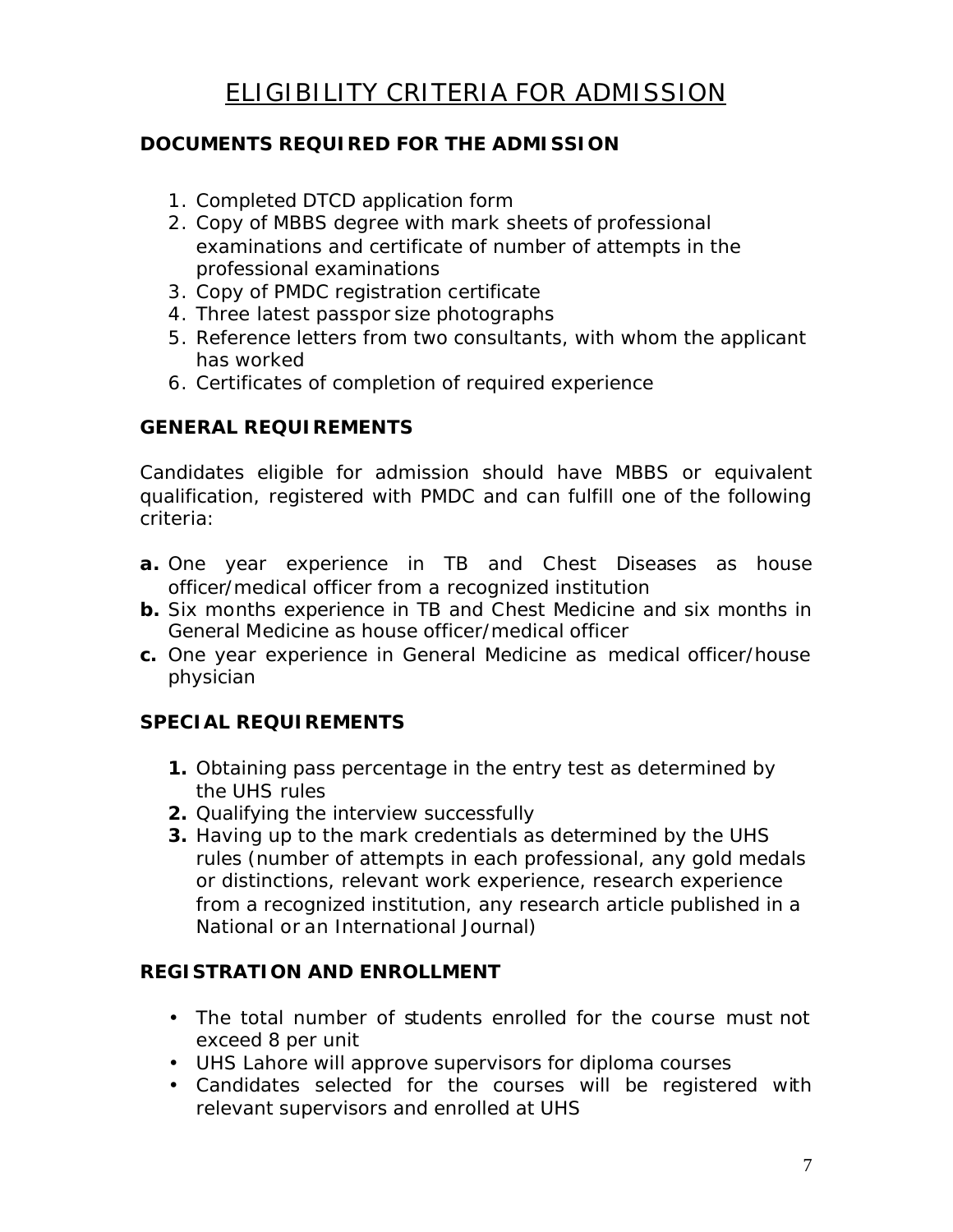### RECOGNITION/EQUIVALENCE OF THE DEGREE AND INSTITUTION

After two years training course candidate should be given status of mid-level specialist equivalent to any other similar qualification.

#### **ACCREDITATION RELATED ISSUES OF THE INSTITUTION:**

#### **1. Faculty**

Properly qualified teaching staff in accordance with the requirements of Pakistan Medical and Dental Council **(PMDC)**

#### **2. Adequate Space**

Including class-rooms (with audiovisual aids), computer lab, patholo gy lab, portable X-Ray Unit and Bronchoscopy Room

#### **3. Library**

Departmental library should have latest editions of recommended books for DTCD, reference books and latest journals (two National and one International)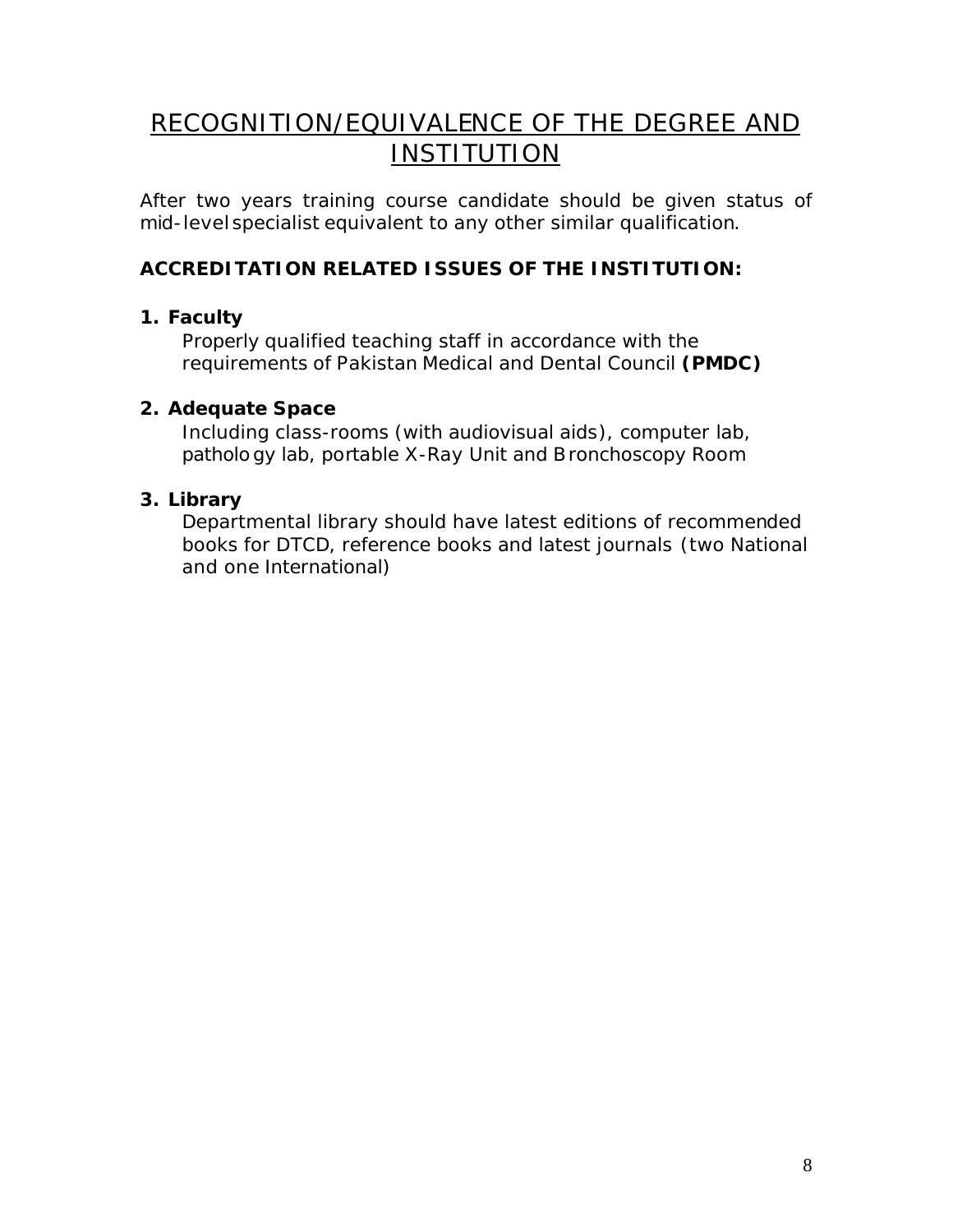## CONTENT OUTLINE

#### **Part I DTCD**

#### **APPLIED ANATOMY**

- Histology of lungs
- Respiratory tract
- Thoracic cage, nerves and muscles of respiration
- Lungs, pleurae, mediastinum
- Lymphatic system of the thorax

#### **APPLIED PHYSIOLOGY**

- Physical principals governing respiration
- Intrathoracic pressure, respiratory movements, law of gases, gaseous exchange in lungs, vital capacity, artificial respiration, mechanisms in breathing
- Pulmonary respiration and its regulation
- Control of breathing, nervous and chemical
- Effect of exercise on respiration and other body functions
- Work of breathing lung compliance
- Pulmonary ventilation and lung volume
- Chemistry of respiration
- Electrolyte and water balance
- Hydrogen Ion regulation
- Pulmonary function tests and their interpretation
- Pathologic physiology of abnormal respiration
- Pulmonary circulation
- Electrocardiography

#### **PHYSIOLOGY DEMONSTRATIONS**

- Basal metabolism
- Pulmonary function tests

#### **PRINCIPLES OF PHARMACOLOGY & THERAPEUTICS**

- Basic Pharmacological Concepts
- Pharmacokinetics and pharmacodynamics
- Drug-receptor interactions
- General principles of clinical toxicology
- The mode of action of commonly used drugs related to respiratory system including antituberculous drugs; their doses, side-effects/toxicity, indications and contra-indications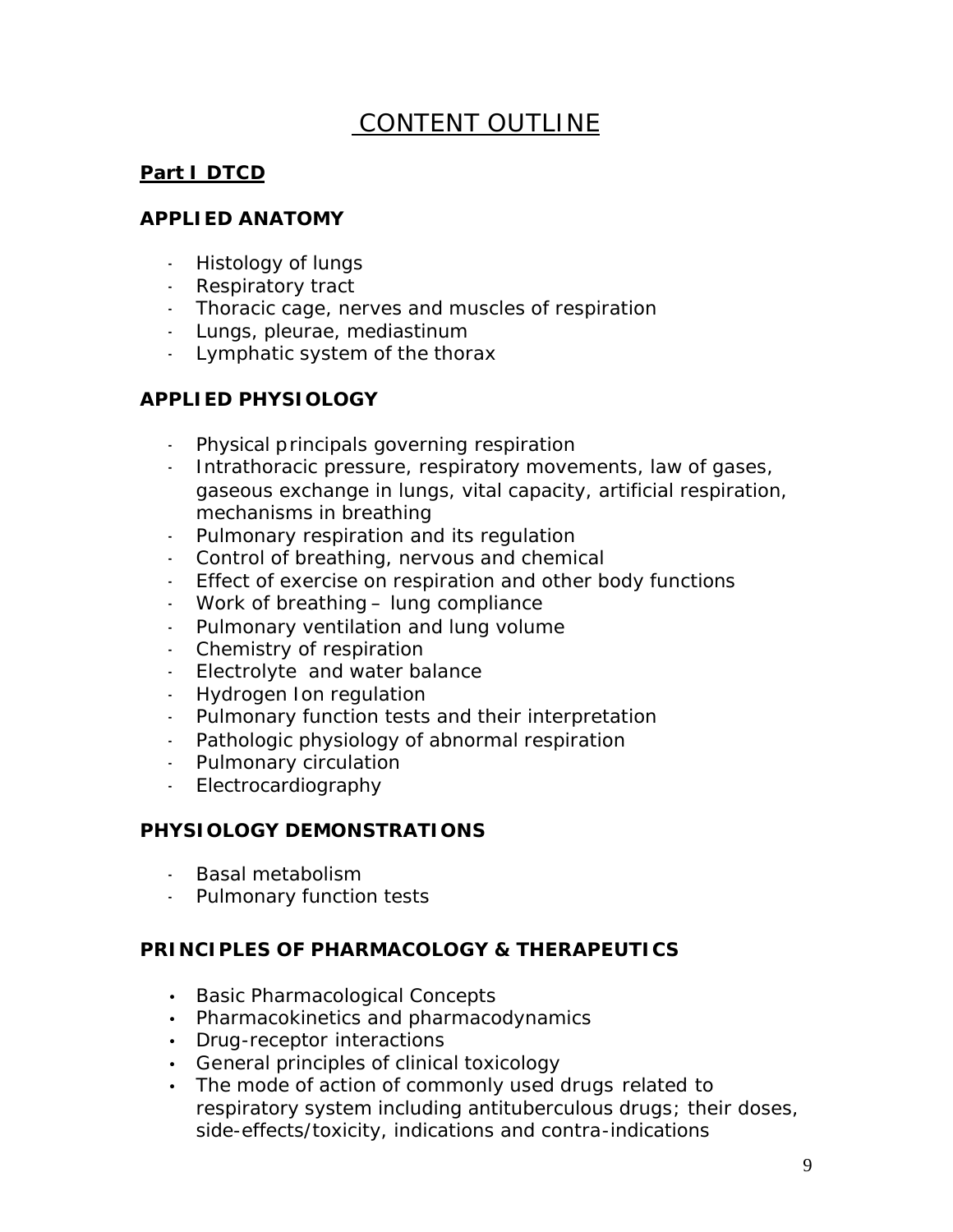- Basic concepts of pathophysiology and pharmacotherapeutics in tuberculosis and chest diseases
- Drug treatment during special clinical conditions

#### **EPIDEMIOLOGY OF TUBERCULOSIS AND CHEST DISEASES**

- Descriptive and analytical epidemiology.
- Epidemiological methods and their application to communicable and non communicable diseases in the community or hospital situation.
- Demographic pattern of the country and the roles of the individual, family, community and socio -cultural milieu in health and disease.
- Principles and components of primary health care and the national health policies
- Basis of epidemiologic approach to disease e.g. Prevalence, incidence.
- Epidemiological aspects of major respiratory and public health problems like tuberculosis, asthma, interstitial lung disease & occupational & environmental disorders.
- Common chest diseases, their clinical manifestations, including emergent situations and of investigative procedures to confirm their diagnosis.
- Various modes of therapy used in treatment of respiratory diseases
- Management including medical and surgical procedures available for treatment of various diseases and a comprehensive plan of management inclusive of national tuberculosis control programme.
- Health care delivery system including rehabilitation with DOTS
- Principles of health economics, health administration, health education for community in relation to tuberculosis and chest diseases
- Need for referral care in tuberculosis and chest diseases
- Differentiation of community diagnosis from patient diagnosis
- Quality of health or rehabilitation services in a community factors that will contribute in improving the quality of services.
- Identification of the users and non—users of health/rehabilitation services.
- Designing a flow chart for an epidemiological investigation and to construct components like problem posing planning, field work, data processing, analysis and conclusion in it.
- The purpose of record keeping; to write survey records in relation to tuberculosis and chest diseases
- Effectiveness of immunization programmes, immunization schedule and the factors that contribute to improper immunization procedures.
- Brief introduction to research design: basic design of different types of studies: cross-sectional, case-control, cohort, clinical trial, including their respective measures of effect.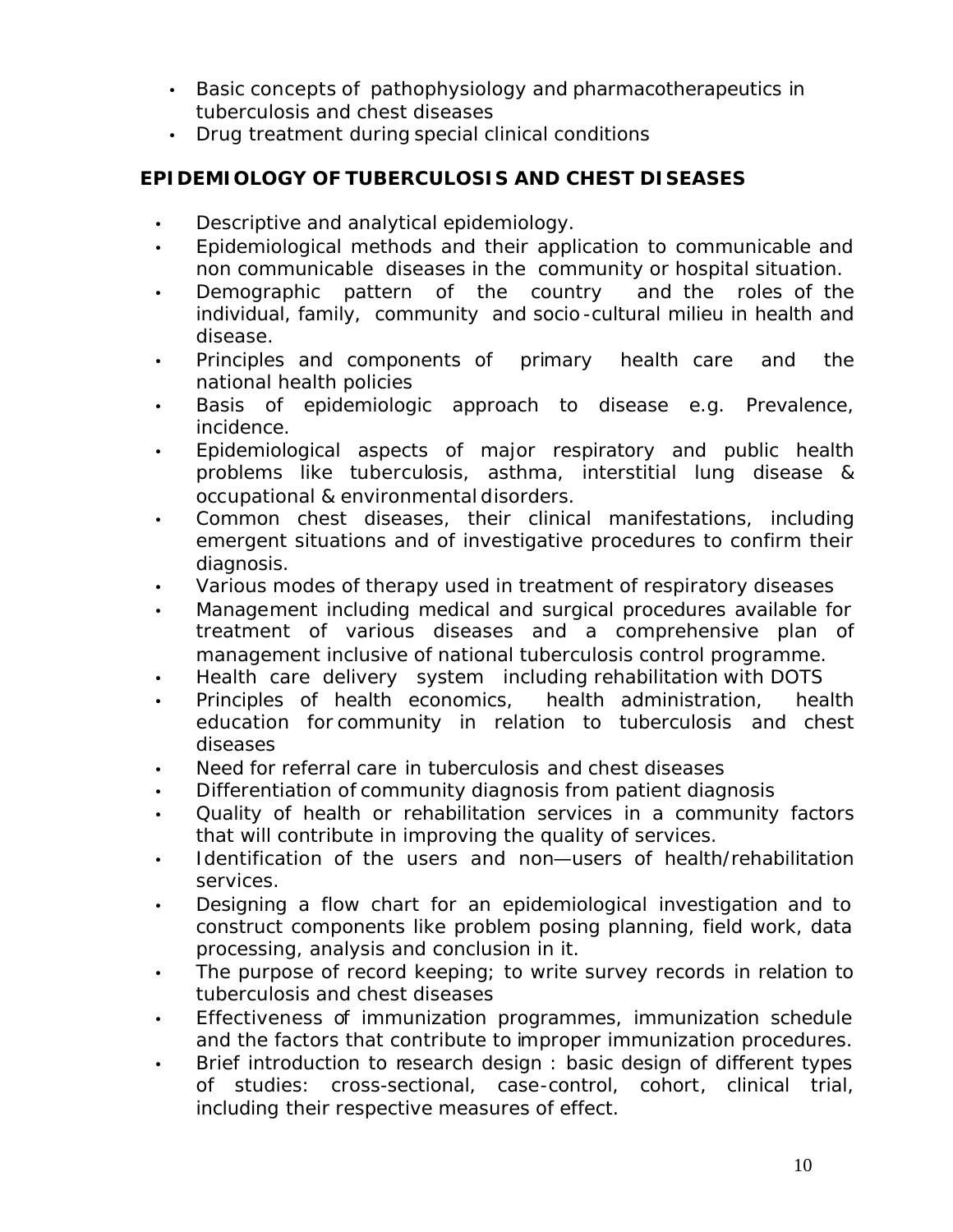#### **GENERAL PATHOLOGY AND MICROBIOLOGY**

#### **1. General Pathology**

#### **Cell Injury and adaptation**

Cell Injury

- Reversible and Irreversible Injury
- Fatty change, Pigmentation, Pathologic calcification
- Necrosis and Gangrene

Cellular adaptation

- Atrophy, Hypertrophy,
- Hyperplasia, Metaplasia, Aplasia

#### **Inflammation**

- **Acute inflammation** --- Vascular changes, Chemotaxis, Opsonization and Phagocytosis
- Enlist the cellular components and chemical mediators of acute inflammation
- Differentiate between exudates and transudate
- **Chronic inflammation**
- Etiological factors, Granuloma

#### **Cell repair and wound healing**

- Regeneration and Repair
- Healing--- steps of wound healing by first and second intention
- Factors affecting healing
- Enlist the complicatio ns of wound healing

#### **Haemodynamic disorders**

- Define and classify the terms Edema, Haemorrhage, Thrombosis, Embolism, Infarction & Hyperaemia
- Define and classify Shock with causes of each.
- Describe the compensatory mechanisms involved in shock
- Describe the pathogenesis and possible consequences of thrombosis
- Describe the difference between arterial and venous emboli

#### **Neoplasia**

- Dysplasia and Neoplasia
- Differences between benign and malignant neoplasms
- Enlist the common etiological factors for neoplasia
- Define and discuss the different modes of metastasis
- TNM staging system and tumor grade

### **Immunity and Hypersensitivity**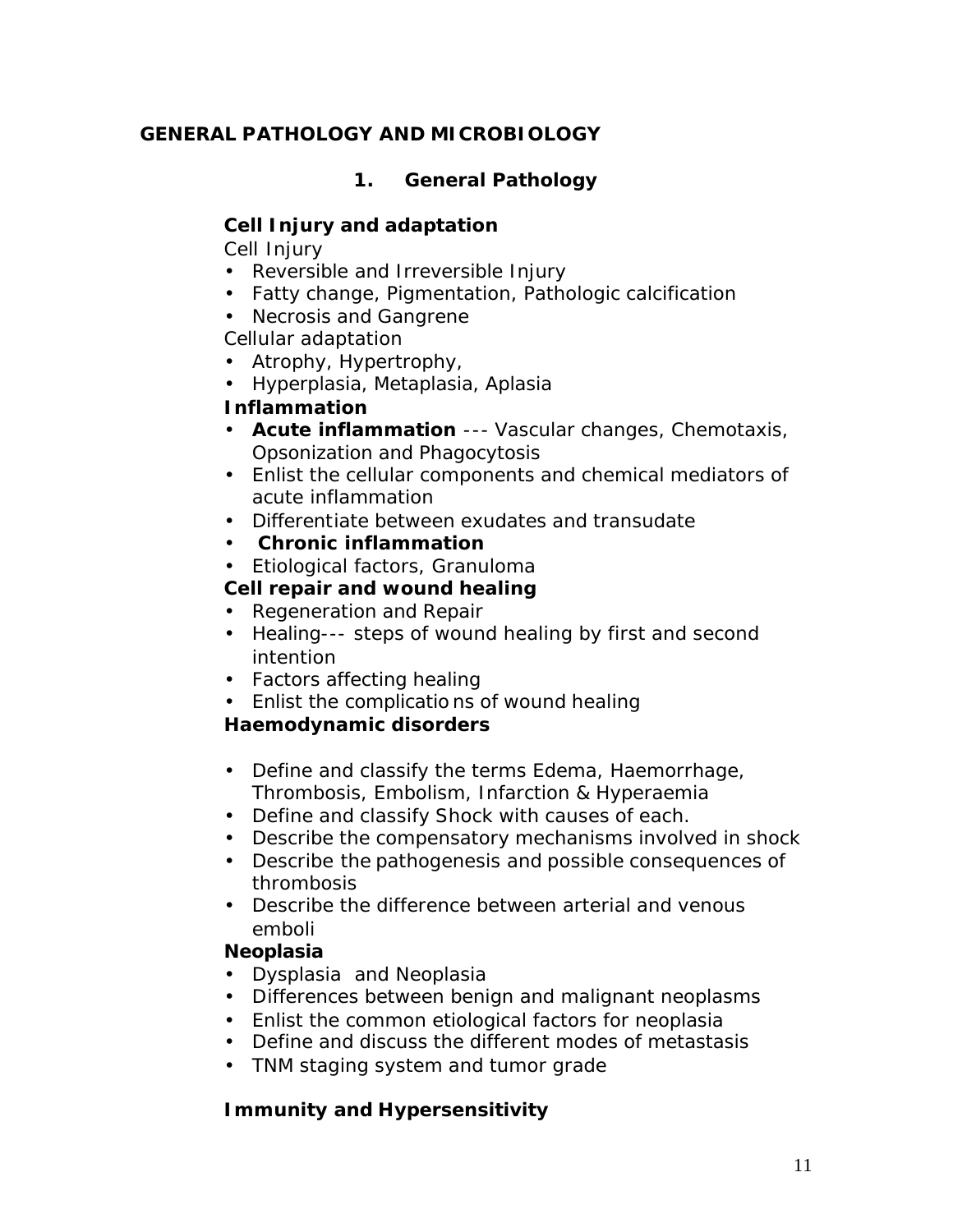#### **2. Microbiology**

- Pathology of tuberculosis, mycobacteria
- Tubercle bacilli morphology, cultural characteristics and laboratory diagnosis (including serological and immunological tests)
- Mode of infection, transportation and distribution of tubercle bacilli in the body
- Immunobiology
- Allergy and immunity in tuberculosis
- Pathological lesions produced by tubercle bacillus in various parts of the body
- Tuberculosis of lungs in children and adults
- Acute miliary tuberculosis
- BCG Immunization
- Pathology of pneumonias, bacterial, viral and others
- Bronchial Neoplasia , mediastinal tumours and cysts
- Mycotic and other granulomas
- Atelectasis, Bronchiectasis, emphysema
- Diseases of the pleura and pericardium
- Eosinophilia
- Parasitic diseases of respiratory tract, flukes, hydatid cyst, amoeba, schistosoma, ascaris etc.
- Pneumoconiosis
- Sarcoidosis

#### **Pathology and Microbiology Demonstrations**

- Smear examination of tubercle bacilli in sputum
- Examination of other bacteria and pathological materials
- Smear examination of other acid fast bacilli and atypical mycobacterium
- Concentration method
- Preparation of culture media
- Exfoliative Cytology
- Culture of T. Bacilli
- Cultivation of T. Bacilli from pathological material
- Culture of other organisms
- Culture and sensitivity of T. bacilli and other organisms
- Differentiation of T. bacilli
- Stained sections of various organs
- Preservation and bottling of specimens
- Counting of bacilli
- Total and differential counts
- Schilling's count
- Erythrocyte sedimentation rate
- Tuberculin test and its interpretation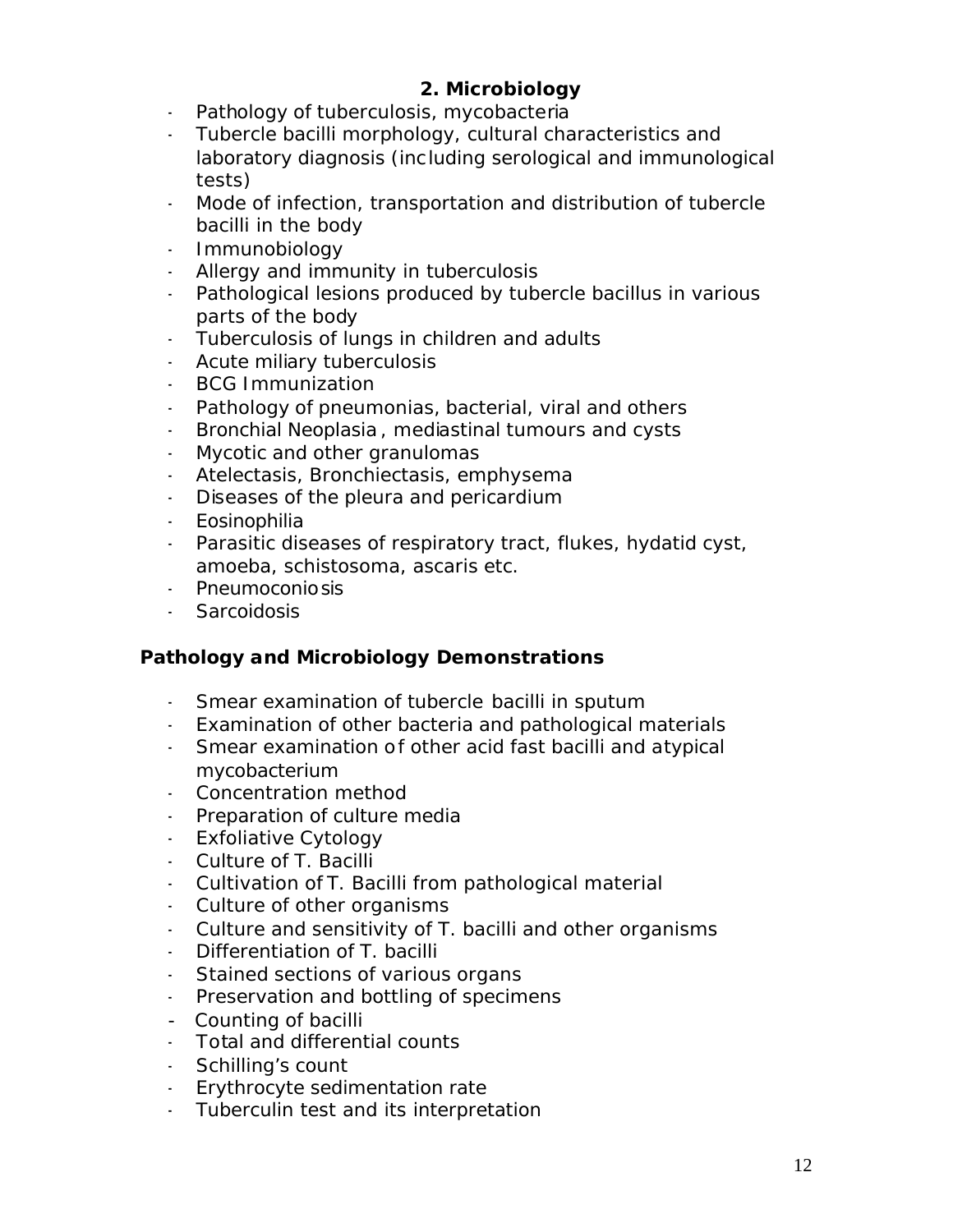#### **BEHAVIOURAL SCIENCES**

- a. Bio -Psycho-Social (BPS) Model of Health Care
- b. Use of Non-medicinal Interventions in Clinical **Practice** 
	- Communication Skills
	- Counselling
	- Informational Skills
- c. Crisis Intervention/Disaster Management
- d. Conflict Resolution
- e. Breaking Bad News
- f. Medical Ethics, Professionalism and Doctor-Patient Relationship
	- Hippocratic Oath
	- Four Pillars of Medical Ethics (Autonomy, Beneficence, Non-malficence and Justice)
	- Informed Consent and Confidentiality
	- Ethical Dilemmas in a Doctor's Life
- g. Delivery of Culturally Relevant Care and Cultural **Sensitivity**
- h. Psychological Aspects of Health and Disease
	- Psychological Aspect of Health
	- Psychological Aspect of Disease
	- Stress and its Management
	- Psychological Aspect of Pain
	- Psychological Aspect of Aging

#### **INTRODUCTION TO BIOSTATISTICS AND RESEARCH**

- a. Introduction to Bio -Statistics
- b. Introduction to Bio Medical Research
- c. Why research is important?
- d. What research to do?
	- **·** Selecting a Field for Research
	- **·** Drivers for Health Research
	- **·** Participation in National and International Research
	- **·** Participation in Pharmaceutical Company Research
	- **·** Where do research ideas come from
	- **·** Criteria for a good research topic
- e. Ethics in Health Research
- f. Writing a Scientific Paper
- g. Making a Scientific Presentation
- h. Searching the Literature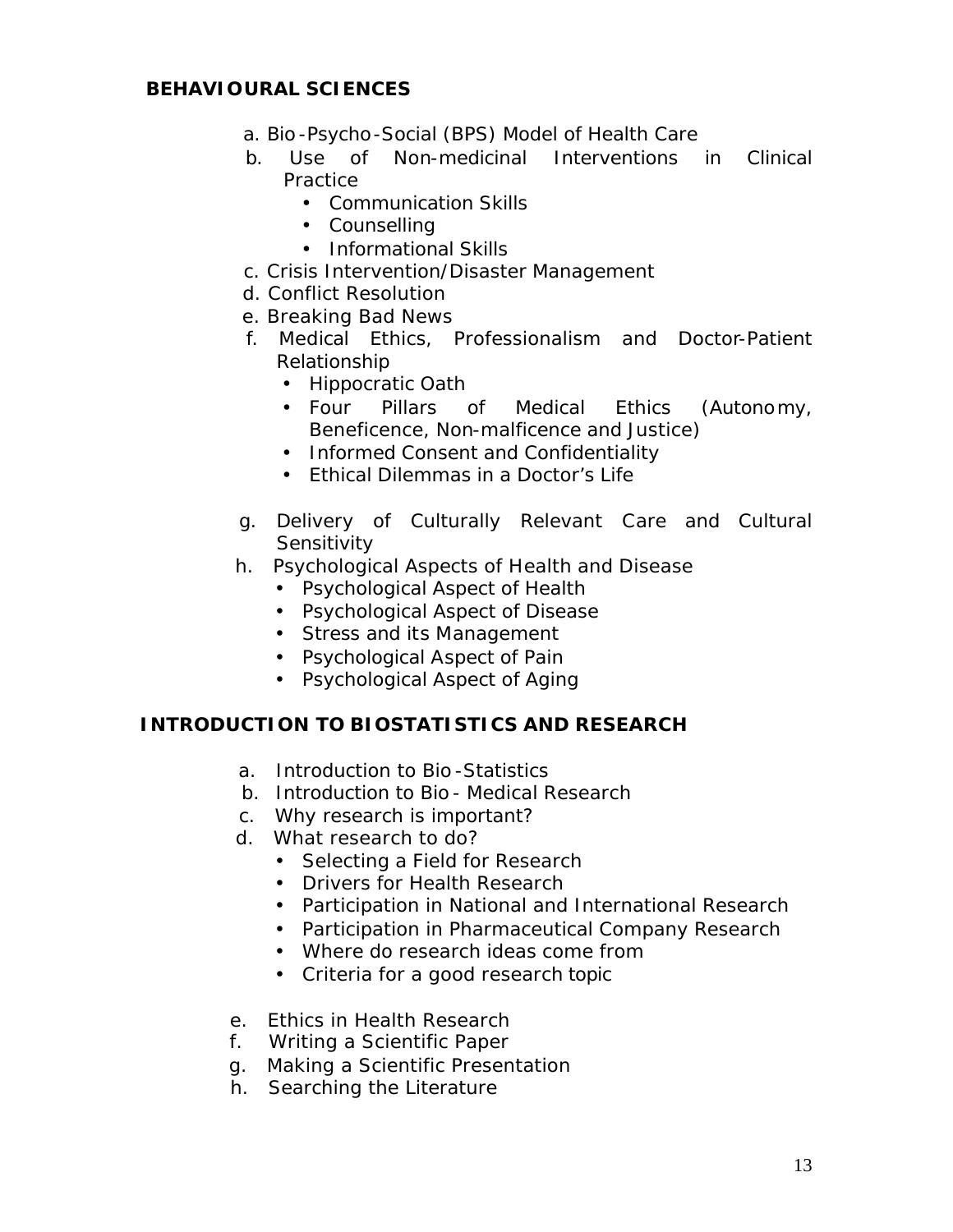#### **Part II DTCD**

#### **PULMONARY TUBERCULOSIS**

- Introduction and history of Tuberculosis
- Diseases/factors predisposing to Pulmonary Tuberculosis
- Primary Tuberculosis, Tuberculosis in children, Tuberculosis in adults. Principles of early diagnosis, symptomatology, clinical features, complications and diagnosis
- Classifications of Tuberculosis
- Tuberculosis of the pleura
- Miliary Tuberculosis and Meningeal Tuberculosis
- Differential diagnosis
- Prognosis
- Management and treatment Medical aspect
- Management and treatment Surgical aspect
- Dot Programme and its implementation
- Tuberculosis in relation to diabetes
- Tuberculosis in relation to pneumoconiosis
- Tuberculosis and HIV
- Tuberculosis in relation to pregnancy
- Epidemiology of Tuberculosis
- Tuberculosis control
- Surveys, statistics, health education
- Tuberculin test and B.C.G. Immunization
- Mass miniature radiography
- Domiciliary care
- After care and rehabilitation
- TB clinic, hospitals and sanatoria
- Social Insurance
- Public Health Administration and Tuberculosis
- Health services
- The state and Tuberculosis (legislations)
- Role of voluntary organizations, private practitioners
- Problem of Tuberculosis in Pakistan and other countries and Anti-Tuberculosis Scheme

#### **EXTRA-PULMONARY TUBERCULOSIS**

- Tuberculosis of glands and differential diagnosis of enlarged lymph nodes
- Bones and joints' Tuberculosis
- Abdominal Tuberculosis
- Tuberculosis of Precardium
- Tuberculosis of Urogenital tract
- Pelvic Tuberculosis and infertility
- Tuberculosis of Skin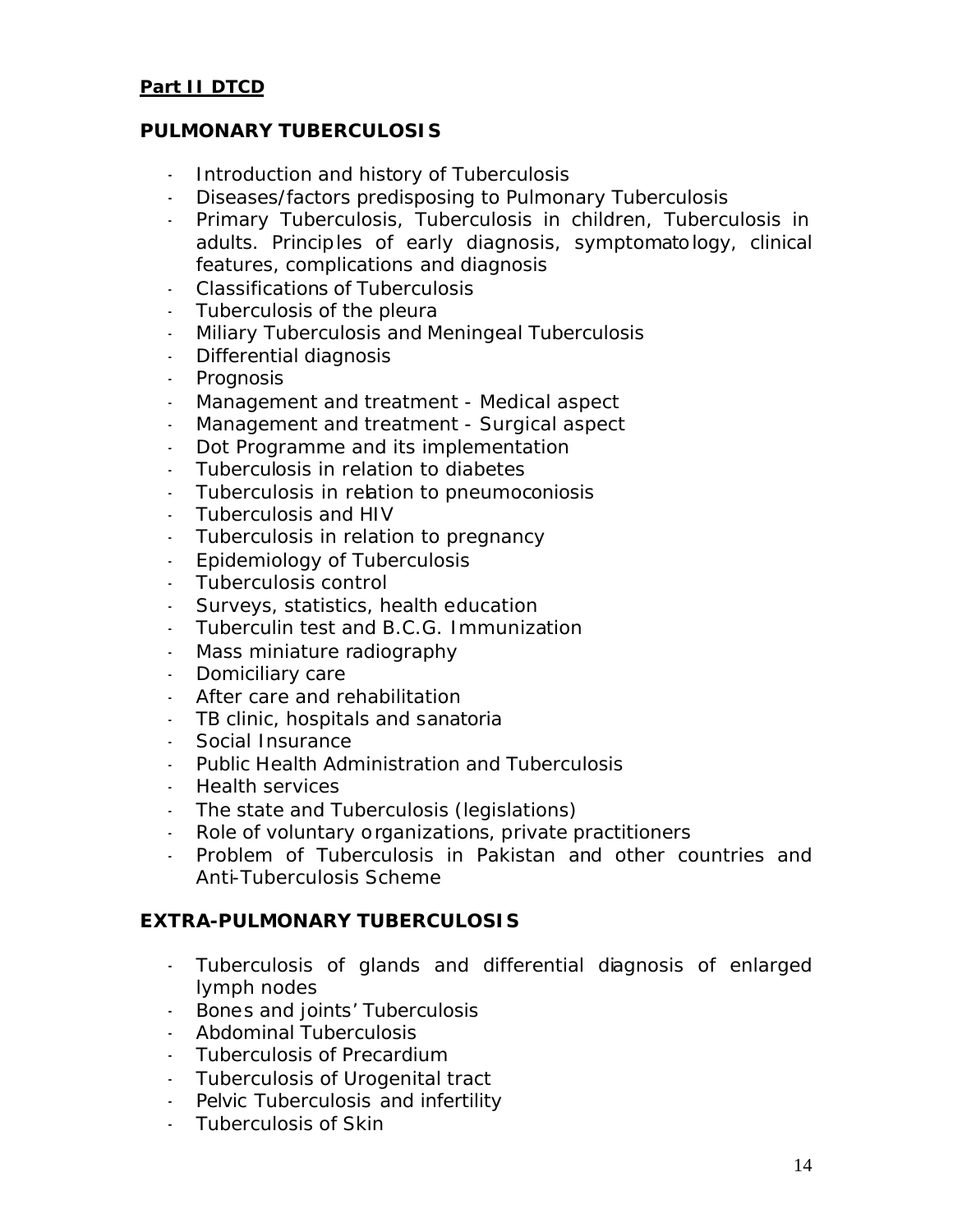- Tuberculosis of Eye
- Tuberculosis of Larynx and Ear
- Tuberculosis of Nervous System
- Fistula in Ano

#### **NON-TUBERCULOUS CHEST DISEASES**

- Diagnostic procedures including bronchoscopy, oesophagoscopy etc.
- Chronic bronchitis and emphysema
- Bronchiectasis
- Lung abscess
- Pneumoconiosis
- Occupational diseases
- Bronchial and intrathoracic neoplasia
- Atelectasis
- Spontaneous pneumothorax
- Pulmonary cysts
- Pleural effusions and diseases of pleura
- Eosinophilic pulmonary disease
- Pneumonias bacterial, viral and chemical
- Fungal Diseases of Lungs
- Sub-phrenic abscess
- Bronchial asthma
- Congential diseases of the lungs and bronchial tree
- Parasitic diseases
- Pulmonary embolism and infarction
- Pulmonary hypertension
- Pulmonary heart diseases
- Heart failure
- Pulmonary Oedema and Haemosidrosis
- Pulmonary alveolar proteinosis, pulmonary alveolar microlithiasis
- Sarcoidosis
- Pulmonary manifestation of collagen disease
- Diseases of the diaphragm
- Diseases of Oesophagus and other mediastinal conditions
- Differential diagnosis of Cough
- Differential diagnosis of haemoptysis
- Smoking cessation
- Physiotherapy
- Radiotherapy

#### **RADIOLOGY**

- X-ray plant, technique of radiology
- Normal chest
- Diseases of chest wall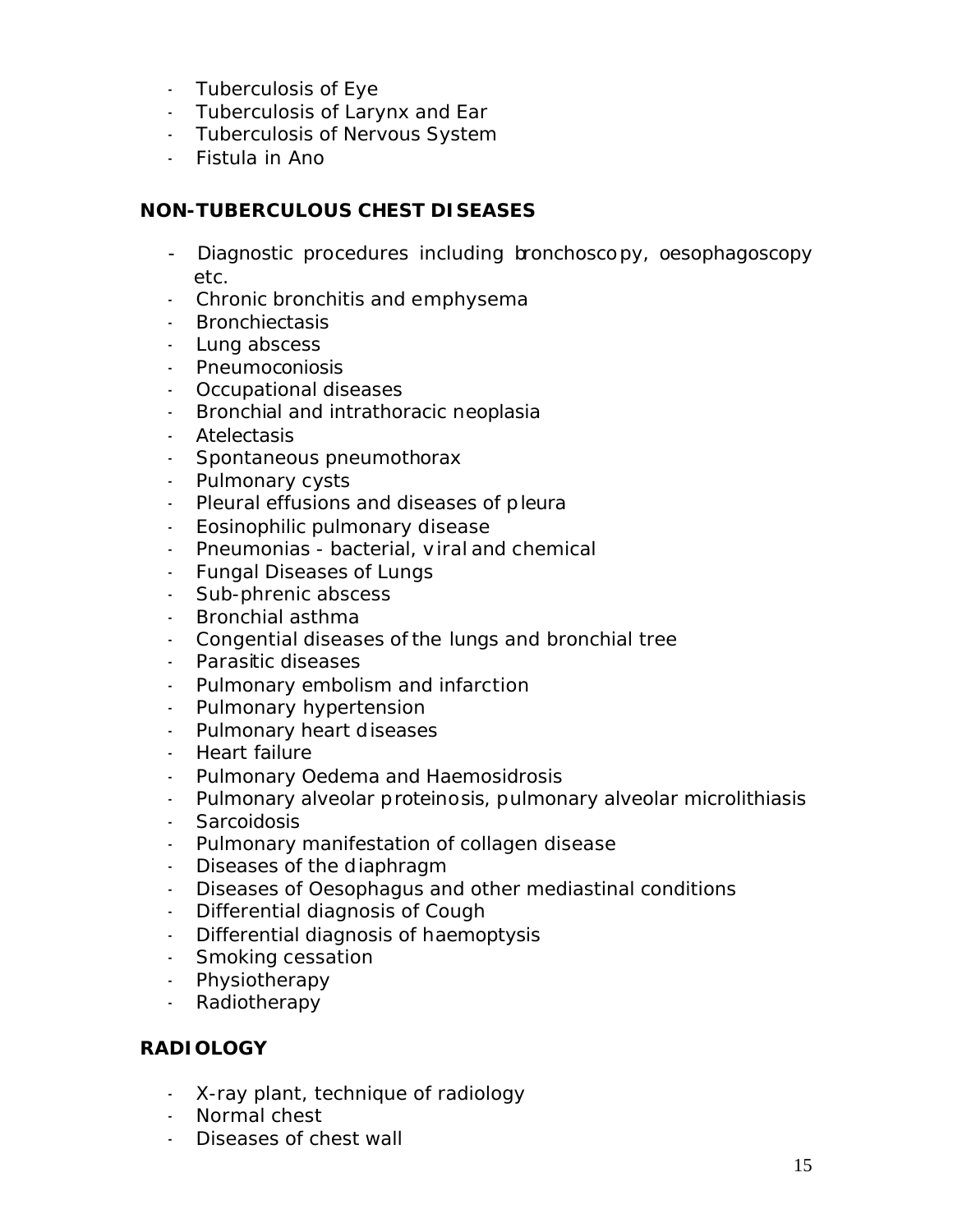- Pulmonary tuberculosis
- Diseases of the pleura, mediastinum and diaphragm
- Non-tuberculo us diseases of the lungs
- Abdominal tuberculosis
- Tuberculosis of spine, bones and joints
- Mass miniature radiography
- Ultrasound, computer tomography, stereoscopy
- Interpretation of X-ray films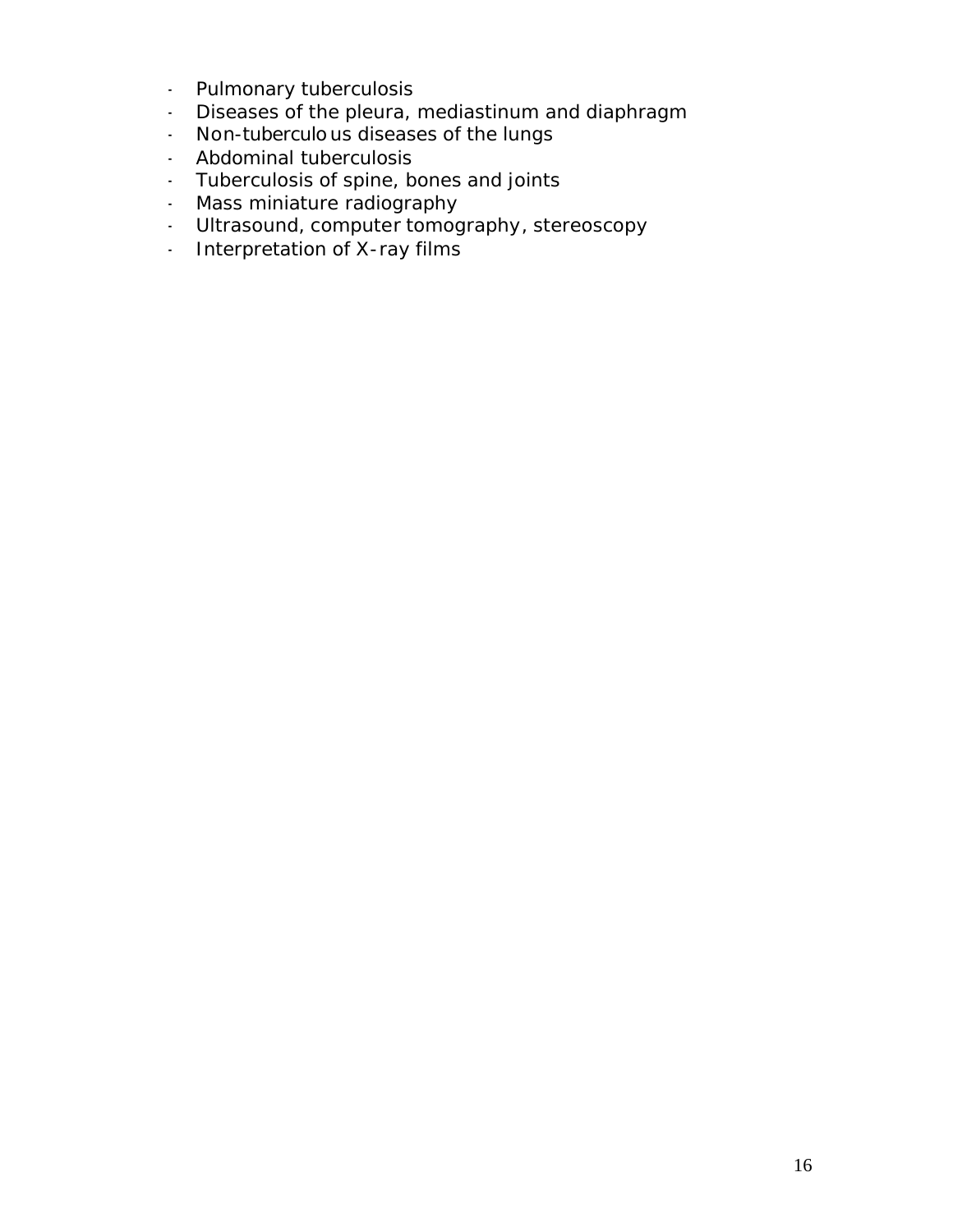## METHODS OF INSTRUCTION/COURSE CONDUCTION

As a policy, active participation of students at all levels will be encouraged.

Following teaching modalities will be employed:

- **1.** Lectures
- **2.** Seminar Presentation and Journal Club Presentations
- **3.** Group Discussions
- **4.** Grand Rounds
- **5.** Clinico-pathological conferences
- **6.** SEQ as assignments on the content areas
- **7.** Skill teaching in emergency and wards
- **8.** Self study, assignments and use of internet
- **9.** Bedside teaching rounds in ward
- **10.** OPD & Follow-up clinics
- **11.** Long and short case presentations

In addition to the conventional teaching methodologies following interactive strategies will also be introduced to improve both communication and clinical skills in the upcoming consultants:

#### **1.1. Monthly Student Meetings**

Each affiliated medical college approved to conduct training for DTCD will provide a room for student meetings/discussions such as

- **a.** Journal Club Meeting
- **b.** Core Curriculum Meetings
- **c.** Skill Development

#### *a. Journal Club Meeting*

Two hours per month should be allocated to the presentation and discussion of a recent Journal article related to Chest Diseases. The article should be critically evaluated and its applicable results should be highlighted which can be incorporated in clinical practice. Record of all such articles should be maintained in the relevant department of each medical college. Students of different medical colleges may be given an opportunity to share all such interesting articles with each other.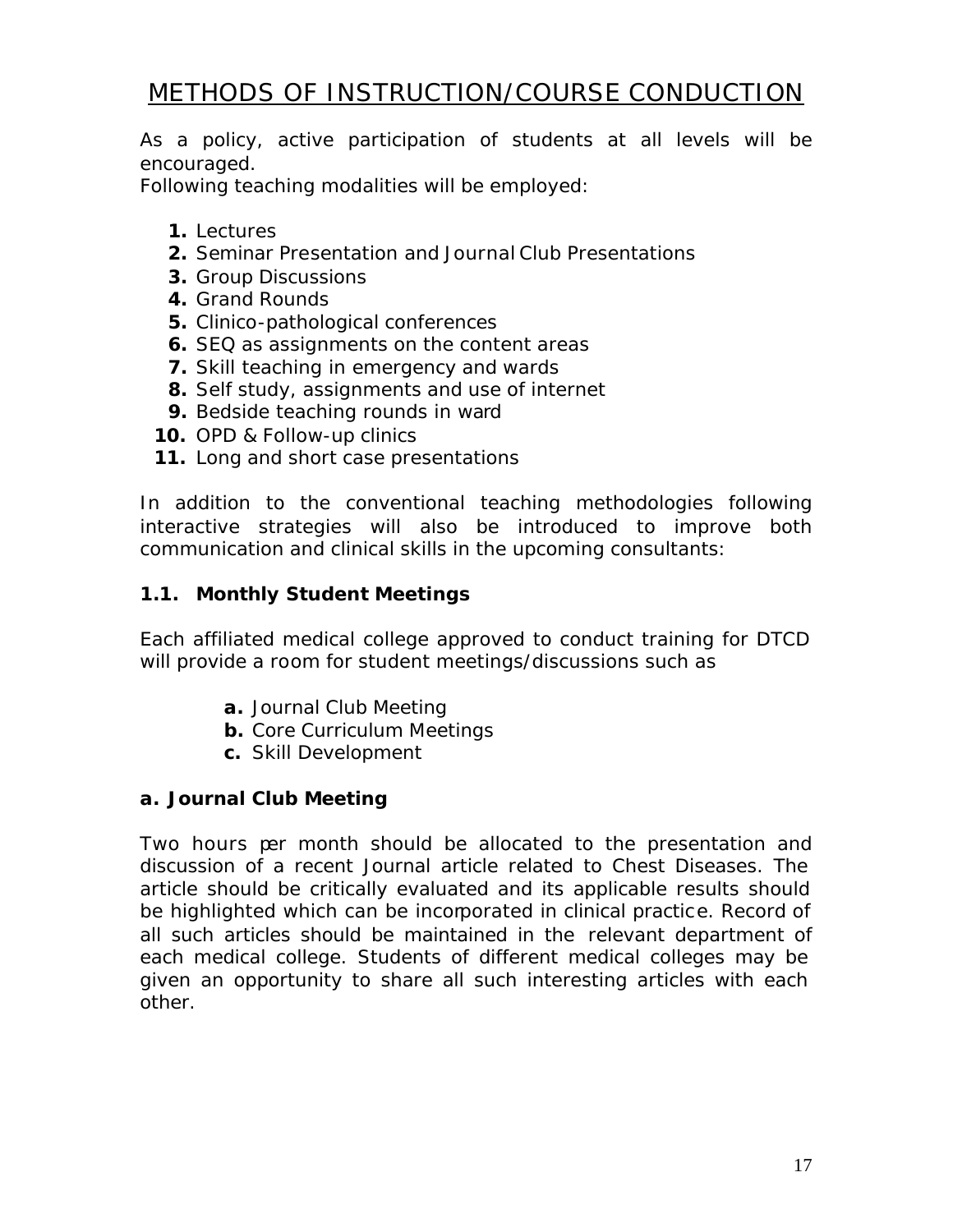#### *b. Core Curriculum Meetings*

All the core to pics of DTCD should be thoroughly discussed during these sessions. The duration of each session should be at least two hours once a month. It should be chaired by the chief student (elected by the students of the relevant diploma). Each student should be given an opportunity to brainstorm all topics included in the course and to generate new ideas regarding the improvement of the course structure.

#### *c. Skill Development*

Two hours twice a month should be assigned for learning and practicing clinical skills.

#### **List of skills to be learnt during these sessions is as follows:**

- 1. Communication skills
- 2. Physical examination related to the chest medicine
- 3. Practical skills i.e, use of relevant clinical instruments
- 4. Presentation skills: Power point, lectures, small group discussions, article presentation etc.
- 5. Research and scientific writing
- 6. Management of chest related emergencies in Primary Care
- 7. For acquisition of procedural skills like FNA, aspiration, biopsy, spirometry, ABGs, chest intubation etc. opportunities during ward postings should be availed

#### **1.2 Annual Grand Meeting**

Once a year all students enrolled for DTCD should be invited to the annual meeting at UHS Lahore.

One full day will be allocated to this event. All the chief students will present their annual reports. Issues and concerns related to their relevant diploma courses will be discussed. Feedback ma be collected and also suggestions can be sought in order to involve students in decision making. The research work and their literary work may also be displayed.

In the evening an informal get together and dinner should be arranged. This will help in creating a sense of belonging and ownership among students and the faculty.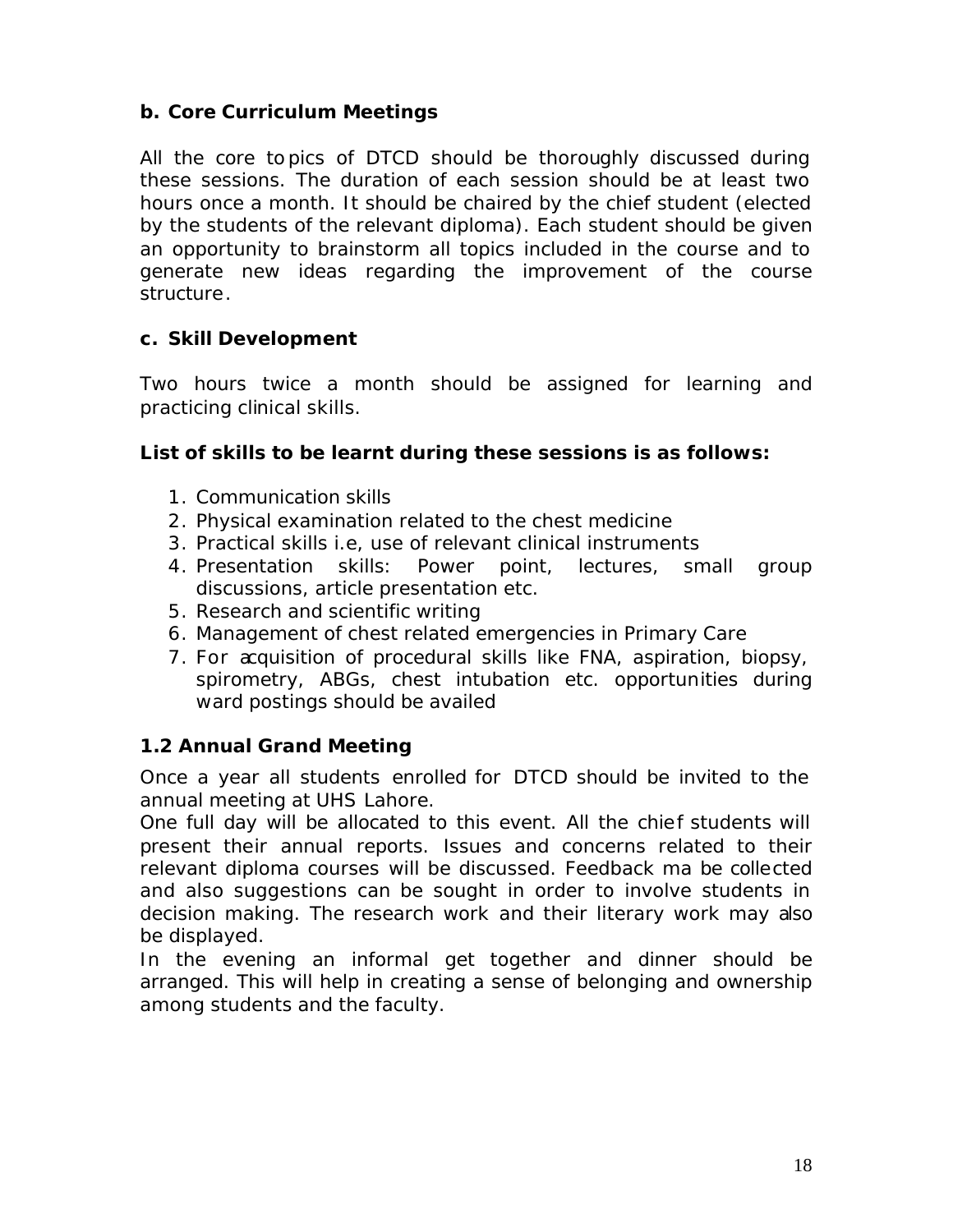### LOG BOOK

The trainees must maintain a log book and get it signed regularly by the supervisor. A complete and duly certified log book should be part of the requirement to sit for the DTCD examination. Log book should include adequate number of diagnostic and therapeutic procedures, routine and emergency management of patients, case presentations in CPCs, journal club meetings and literature review.

Proposed Format of Log Book is as follows:

| <b>Candidate's Name:</b> |  |
|--------------------------|--|
| <b>Roll No.</b>          |  |

#### **PROCEDURES:**

- **1.** FNA
- **2.** Aspirations
- **3.** Biopsy
- **4.** Spirometry
- **5.** ABGs
- **6.** Chest Intubation
- **7.** Observation and assistance of major procedures like Bronchoscopy and Brochoalveolar lavage

| Sr.# | Date | Name of Patient, Diagnosis   Procedure   Supervisor's<br>Sex<br>8x l<br>Age,<br>Admission No. | Performed Signature |  |
|------|------|-----------------------------------------------------------------------------------------------|---------------------|--|
|      |      |                                                                                               |                     |  |
|      |      |                                                                                               |                     |  |

#### **Emergencies Handled**

| Sr.<br># | Date | of Patient,<br>Name<br><b>Sex</b><br>Age,<br><b>Admission No.</b> | & Diagnosis | <b>Procedure   Supervis</b><br>/Manage<br>ment | or's<br>Signatur<br>е |
|----------|------|-------------------------------------------------------------------|-------------|------------------------------------------------|-----------------------|
|          |      |                                                                   |             |                                                |                       |
|          |      |                                                                   |             |                                                |                       |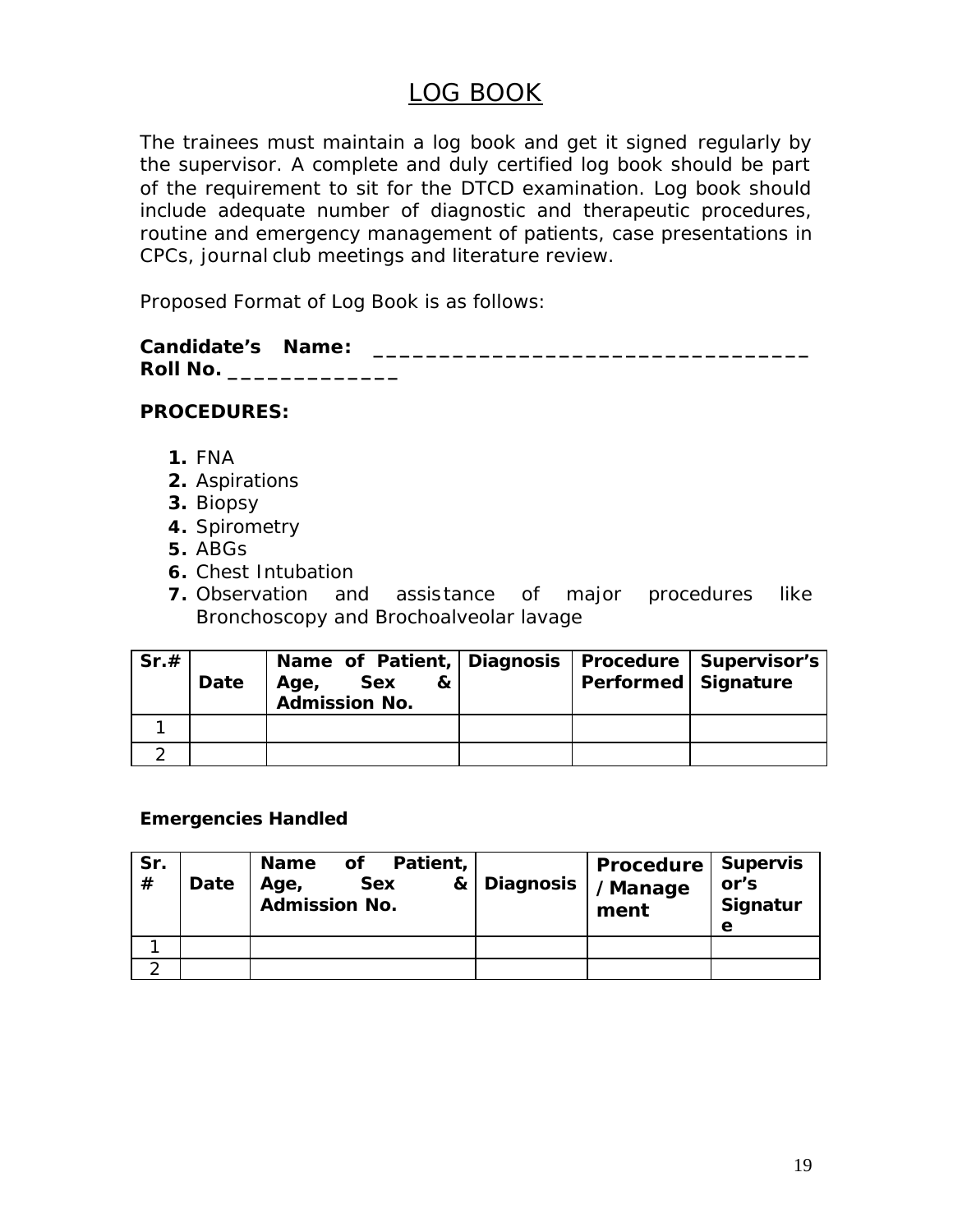#### **Case Presented**

|  | Sr.#   Date   Name of Patient,<br><b>Sex</b><br>&<br>Age,<br><b>Admission No.</b> | <b>Case Presented   Supervisor's</b> | <b>Signature</b> |
|--|-----------------------------------------------------------------------------------|--------------------------------------|------------------|
|  |                                                                                   |                                      |                  |
|  |                                                                                   |                                      |                  |

#### **Seminar/Journal Club Presentation**

| $\vert$ Sr.# $\vert$ Date $\vert$ Topic | Supervisor's<br>signature |
|-----------------------------------------|---------------------------|
|                                         |                           |
|                                         |                           |

### **Evaluation Record**

(Excellent, Good, Adequate, Inadequate, Poor)

| Sr.# | <b>Method of Evaluation</b><br>Date   (Oral, Practical, Theory) | <b>Rating   Supervisor's</b><br>Signature |
|------|-----------------------------------------------------------------|-------------------------------------------|
|      |                                                                 |                                           |
|      |                                                                 |                                           |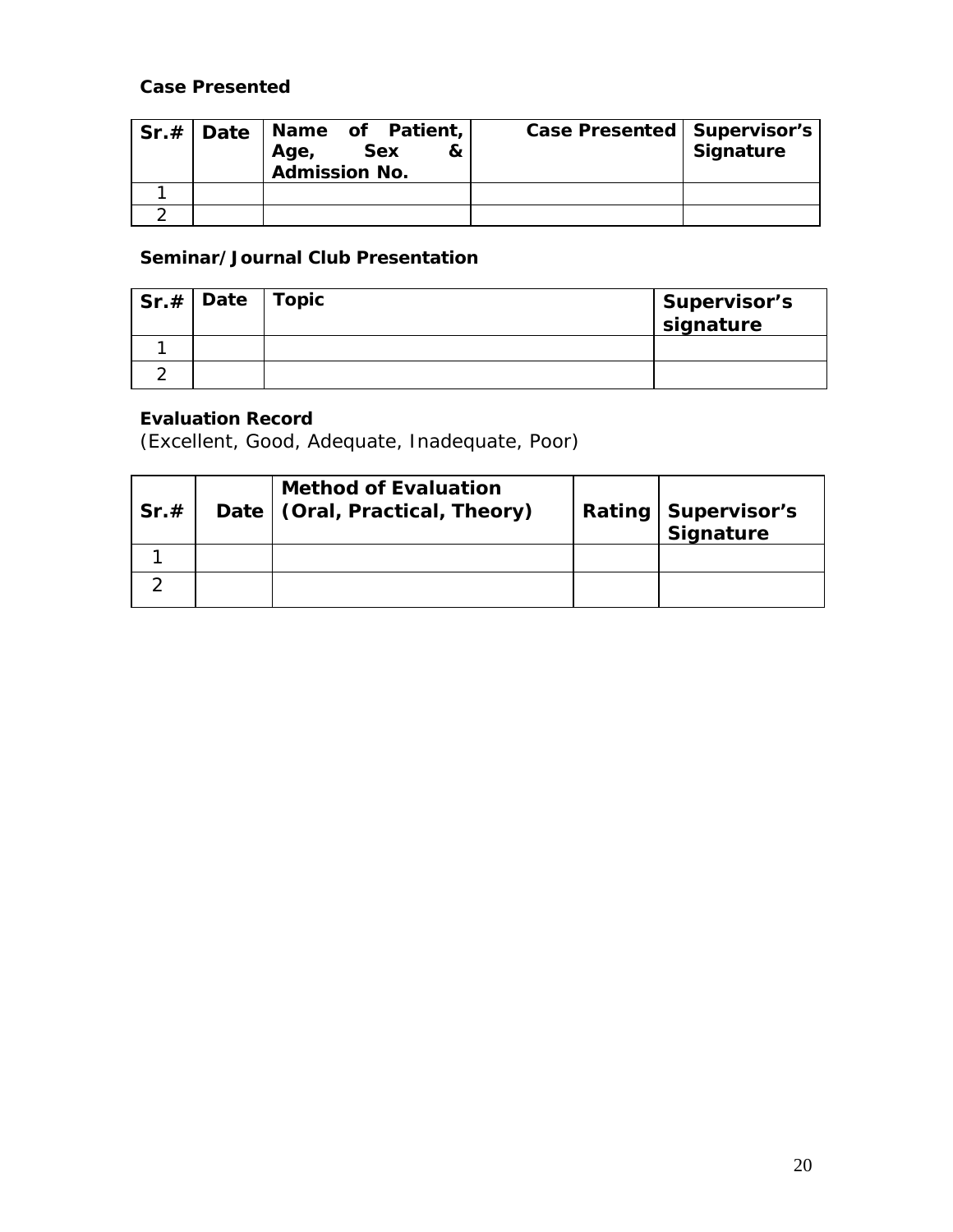### LITERATURE REVIEW

Students will be assigned a clinical problem; most commonly encountered in the relevant specialty and will be specifically trained to review literature in the pertinent field and write a **'Review of an Article'** comprising of:

- Topic
- Introduction
- Discussion of the reviewed literature
- Conclusion
- References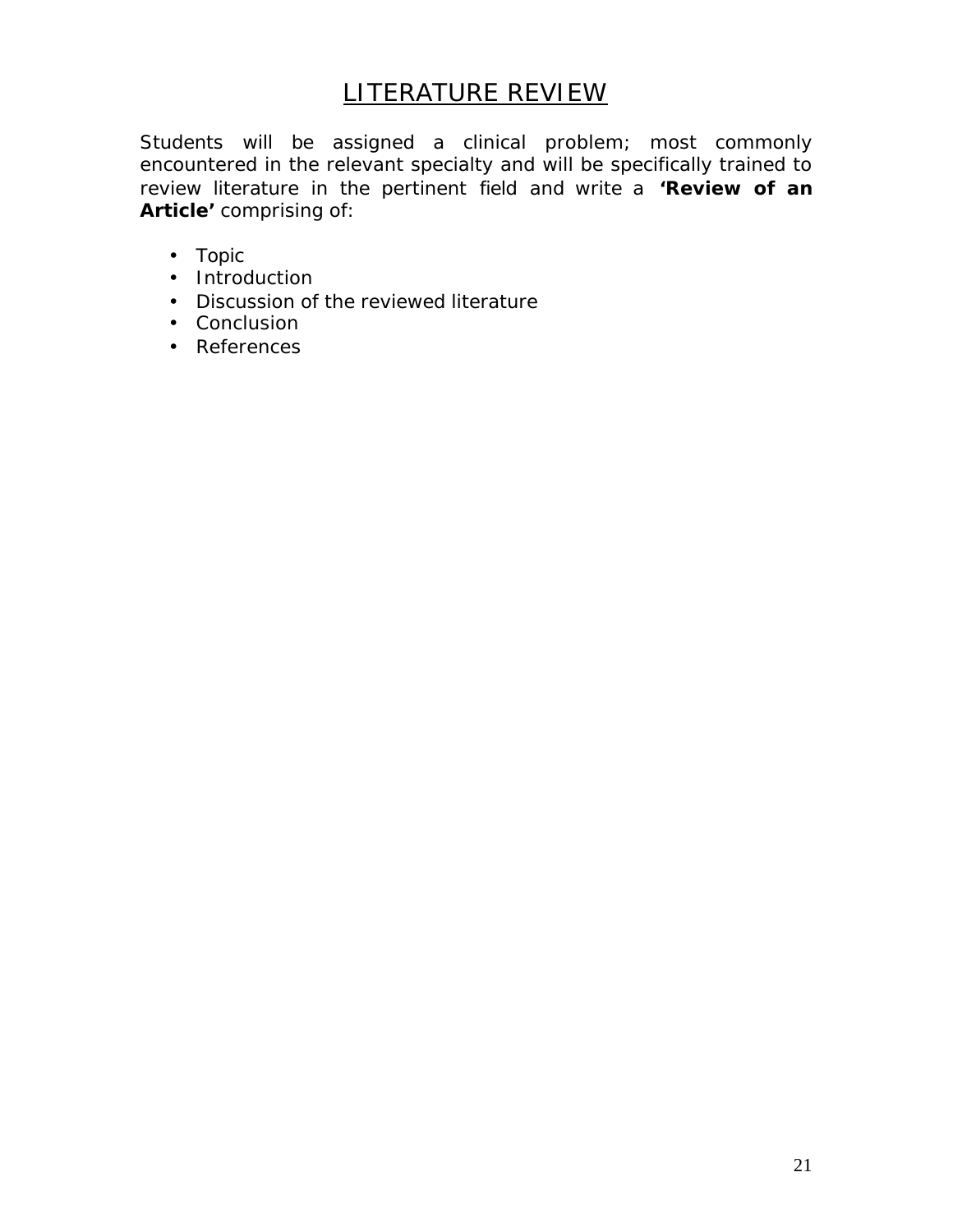### EXAMINATIONS

#### **Assessment**

It will consist of action and professional growth oriented *studentcentered integrated assessment* with an additional component of *informal internal assessment***,** *formative assessment* and measurement-based *summative assessment***.**

#### **Student-Centered Integrated Assessment**

It views students as decision-makers in need of information about their own performance. Integrated Assessment is meant to give students responsibility for deciding what to evaluate, as well as how to evaluate it, encourages students to **'own'** the evaluation and to use it as a basis for self-improvement. Therefore, it tends to be growthoriented, student-controlled, collaborative, dynamic, contextualized, informal, flexible and action-oriented.

In the proposed curriculum, it will be based on:

- Self Assessment by the student
- Peer Assessment
- Informal Internal Assessment by the Faculty

#### *Self Assessment by the Student*

Each student will be provided with a pre-designed self-assessment form to evaluate his/her level of comfort and competency in dealing with different relevant clinical situations. It will be the responsibility of the student to correctly identify his/her areas of weakness and to take appropriate measures to address those weaknesses.

#### *Peer Assessment*

The students will also be expected to evaluate their peers after the monthly small group meeting. These should be followed by a constructive feedback according to the prescribed guidelines and should be non-judgmental in nature. This will enable students to become good mentors in future.

#### *Informal Internal Assessment by the Faculty*

There will be no formal allocation of marks for the component of Internal Assessment so that students are willing to confront their weaknesses rather than hiding them from their instructors. It will include: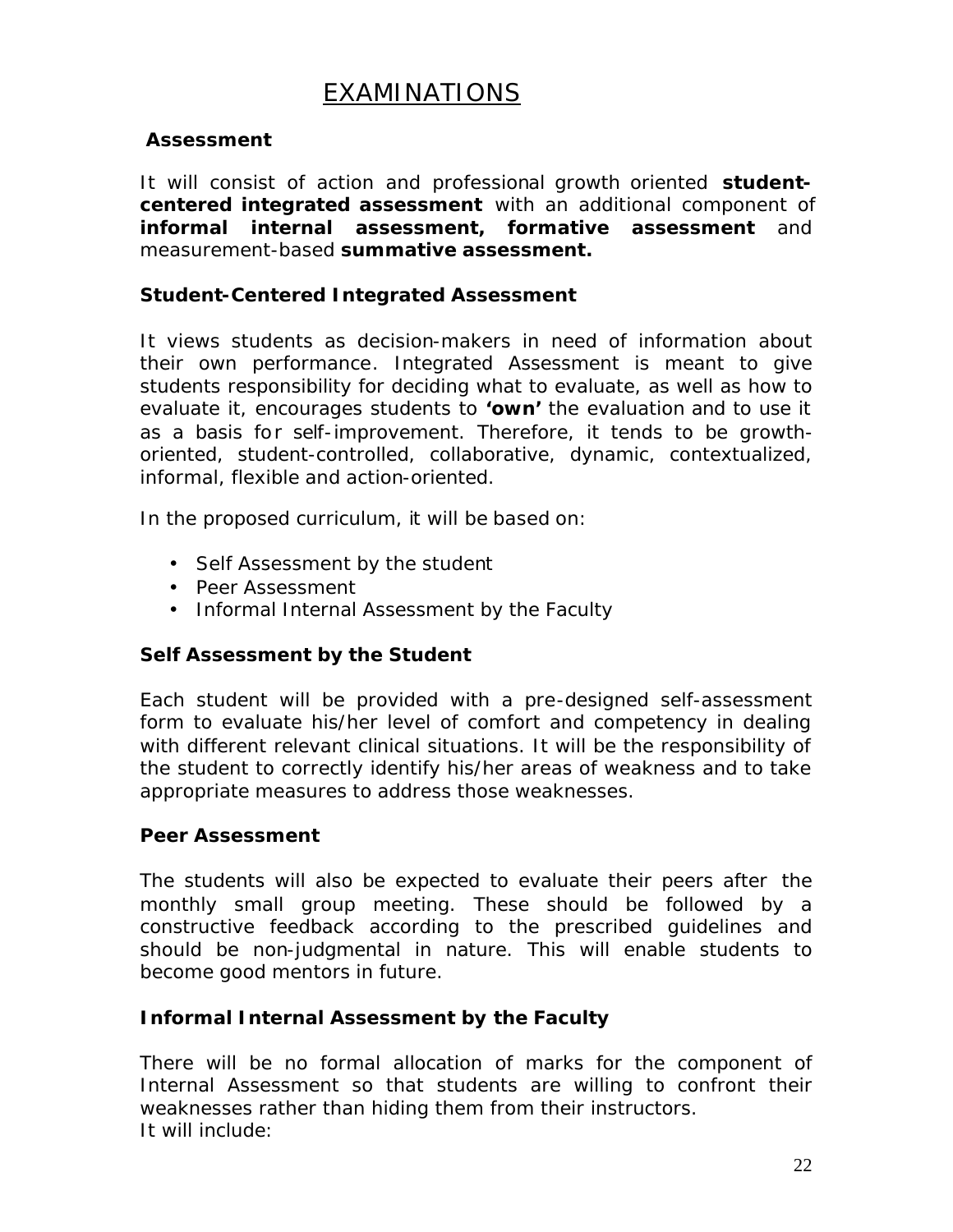- **a.** Punctuality
- **b.** Ward work
- **c.** Monthly assessment (written tests to indicate particular areas of weaknesses)
- **d.** Participation in interactive sessions

#### **Formative Assessment**

Will help to improve the existing instructional methods and the curriculum in use

#### *Feedback to the faculty by the students:*

After every three months students will be providing a written feedback regarding their course components and teaching methods. This will help to identify strengths and weaknesses of the relevant course, faculty members and to ascertain areas for further improvement.

#### **Summative Assessment**

It will be carried out at the end of the programme to empirically evaluate **cognitive, psychomotor** and **affective domains** in order to award diplomas for successful completion of courses.

#### **Eligibility to Appear in Final Examination**

- Only those candidates will be eligible to take final examination, who have passed Part 1 examination (after 6 months of education) and have completed two years of structured/supervised training programme.
- Students who have completed their log books and hold certificates of 75% attendance may be allowed to sit for the exam
- The application for the final examination will be forwarded with recommendations of the supervisor
- Only those candidates who qualify in theory will be called for clinical examination

#### **DTCD Examination**

#### **Part I DTCD**

#### **Topics included in paper 1**

- **1.** General Pathology / Microbiology (15 MCQ)/(10 MCQ)
- **2.** Physiology (15 MCQ)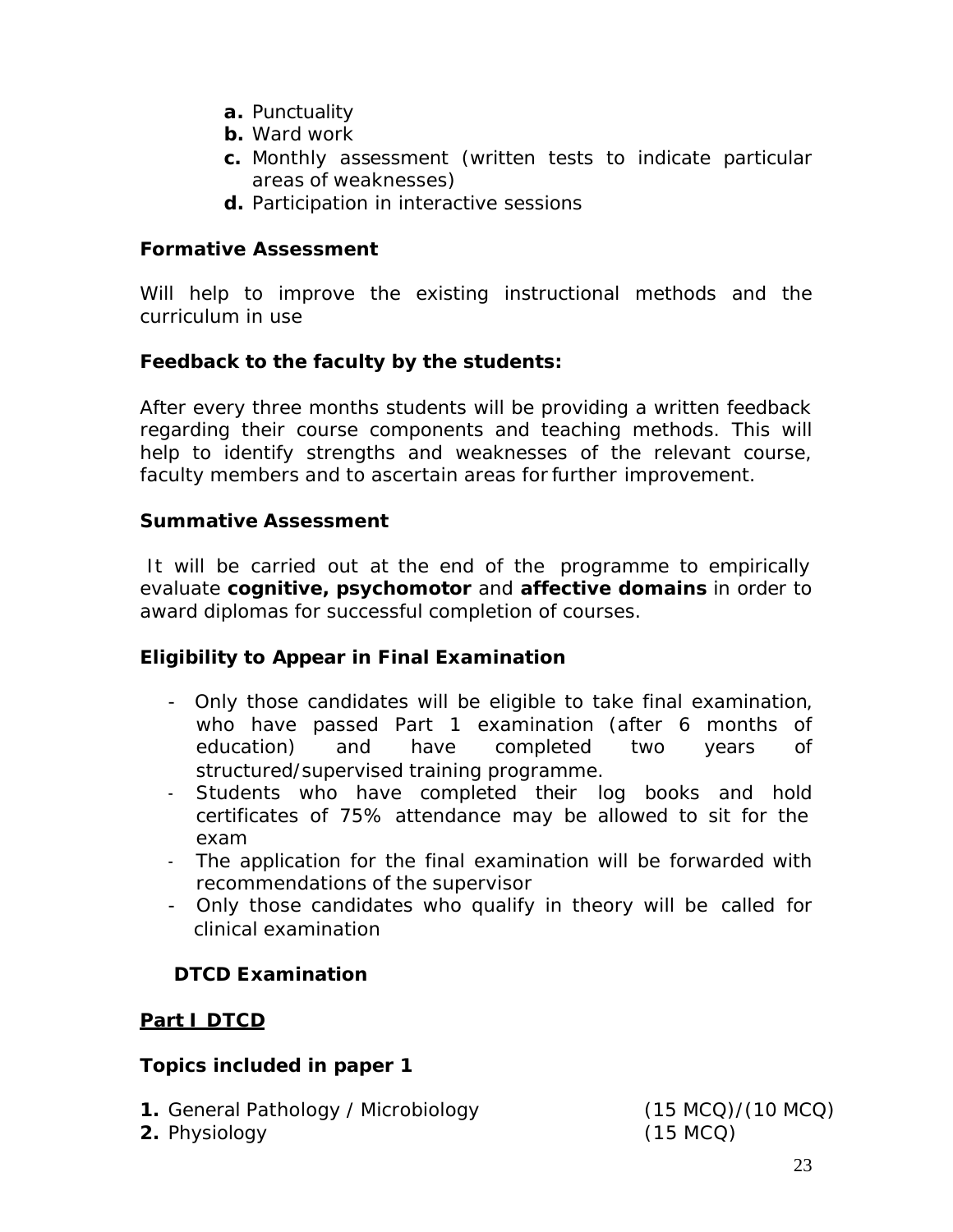| 3. Anatomy                                                 | (15 MCO) |
|------------------------------------------------------------|----------|
| 4. Principles of Pharmacology and Therapeutics             | (20 MCO) |
| 5. Epidemeology of Tubeculosis and Chest Diseases (10 MCQ) |          |
| <b>6.</b> Behavioral Sciences                              | (10 MCO) |
| 7. Introduction to Biostatistics and Research              | (05 MCO) |

#### **Components of the Part 1 examination**

Total Marks 100 Marks

MCQ Paper **100** One Best Type

#### **Part II DTCD**

#### **Topics included in paper 1**

Pulmonary and Extra-Pulmonary Tuberculosis

#### **Topics included in paper 2**

Non-Tuberculous Chest Diseases

#### **Part II Examination**

#### **Theory**

| Paper I             | 100 Marks | 3 Hours |
|---------------------|-----------|---------|
| 10 SEQs (No Choice) | 50 Marks  |         |
| 50 MCQ <sub>S</sub> | 50 Marks  |         |
| Paper II            | 100 Marks | 3 Hours |
| 10 SEQs (No Choice) | 50 Marks  |         |
| 50 MCQ <sub>S</sub> | 50 Marks  |         |

The candidates who pass in theory papers, will be eligible to appear in the clinical & viva voce.

#### **OSCE 90 Marks**

10 stations each carrying 9 marks of 10 minutes duration; each evaluating performance based assessment with five of them interactive

#### **Clinical 90 Marks**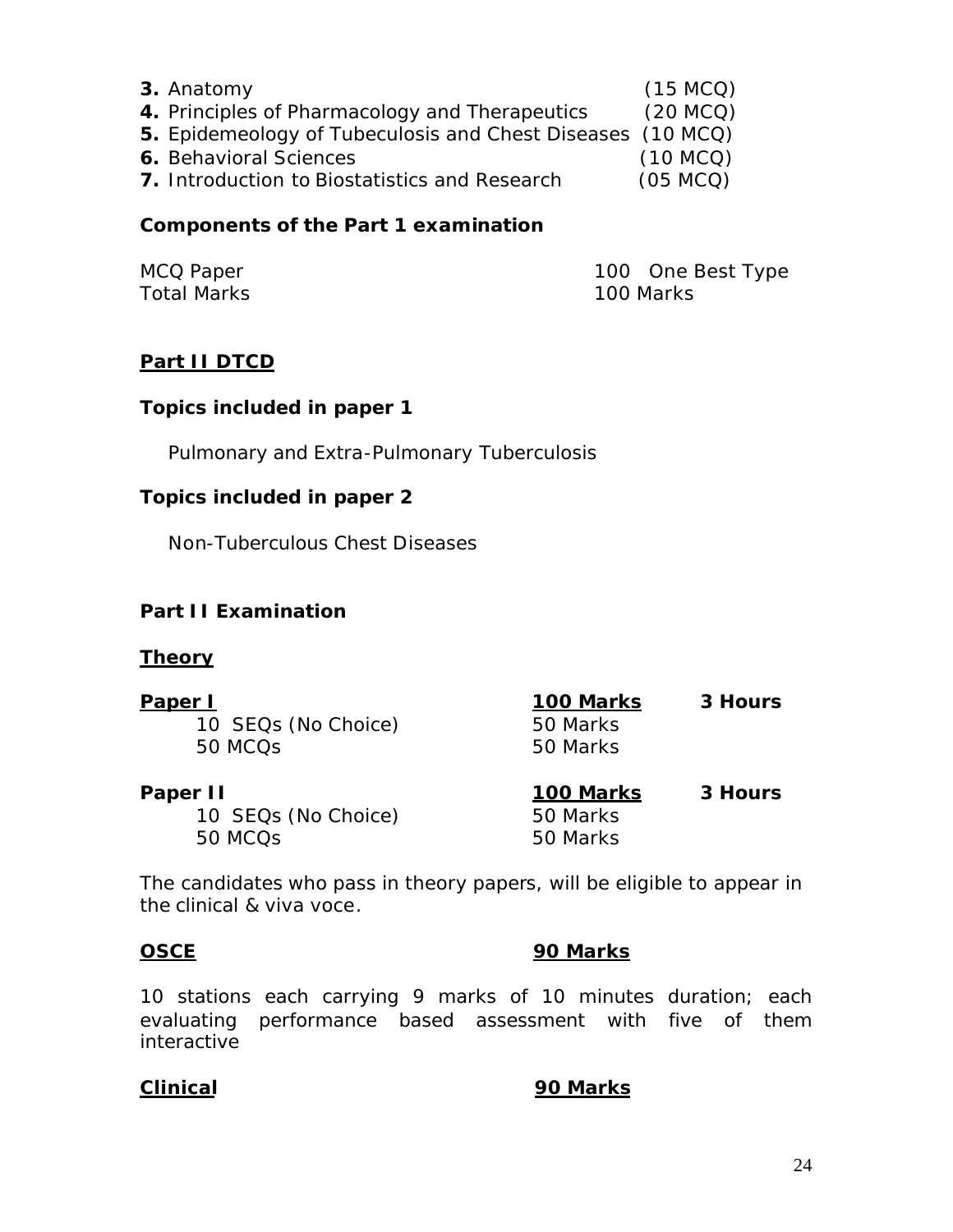Four short cases each carrying 15 marks and one long case of 30 marks.

#### **Components of the Part 2 examination**

| Theory paper 1     | 100 marks |
|--------------------|-----------|
| Theory paper 2     | 100 marks |
| Clinical/Oral      | 180 marks |
| Log Book           | 20 marks  |
| <b>Total Marks</b> | 400       |

A panel of four examiners from Chest Diseases (Two internal and two external) will be appointed for practical examination. One examiner from the faculty of Preventive Medicine should also be included.

Each component of practical examination will be assessed by two examiners awarding marks simultaneously and independently. The final score awarded will be an average score, as agreed by both examiners.

#### **Pass Percentage and other Regulations Regarding Examination**

- **·** Criterion referenced assessment principles will be used
- **·** 20 marks for the log book will be included in the OSCE component
- **·** 60 % marks will be a pass score in each component
- **·** Candidates failing in any one component will have to re-sit the entire examination
- **·** A maximum of 5 attempts to sit for the examination will be allowed, to be availed within 3 calendar years of the first attempt
- **·** Re-admission in the DTCD course is not permissible under any circumstances
- **·** The results will be announced according to rules and regulations set by the Examination Branch of University of Health Sciences Lahore